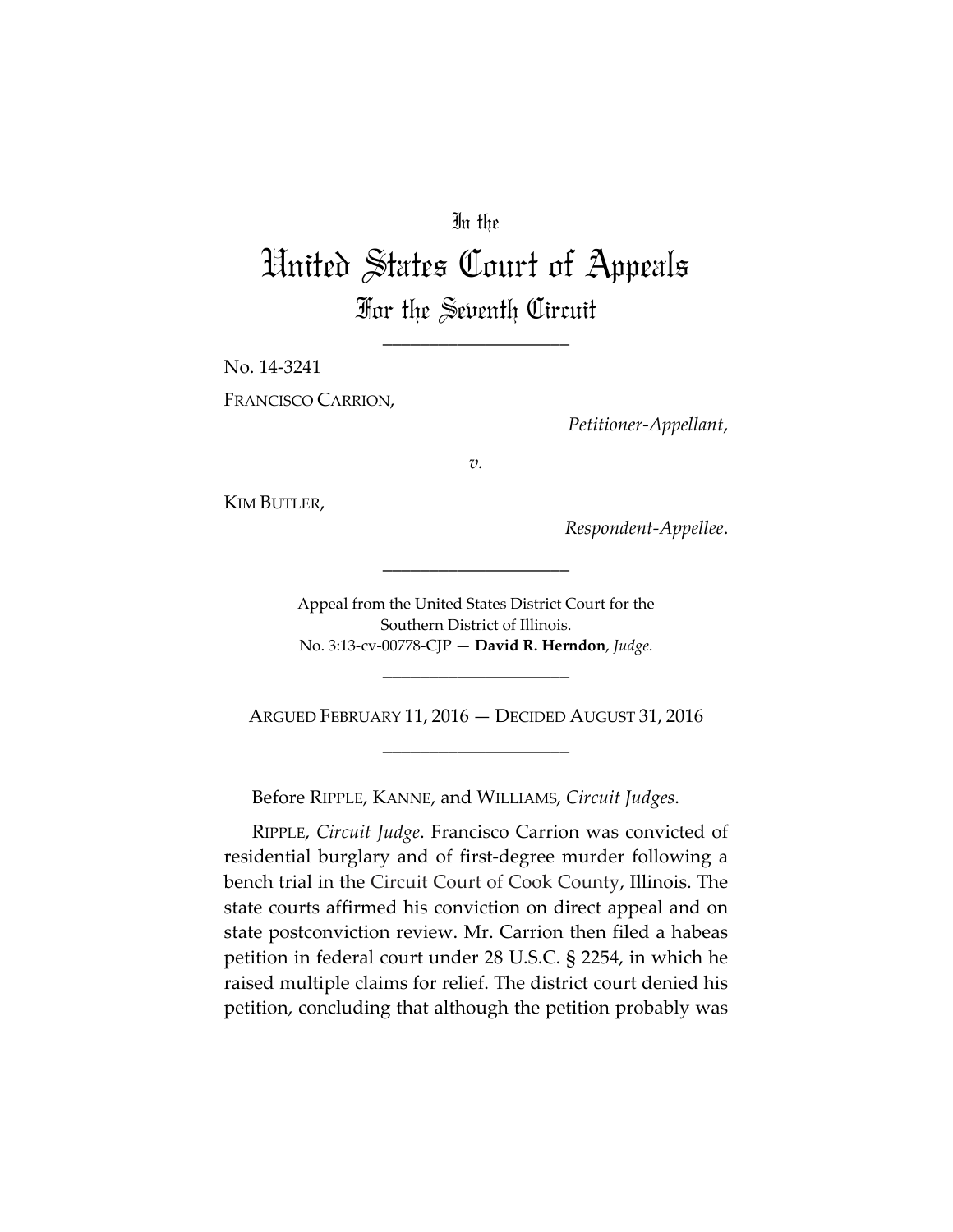timely filed, most of the claims were procedurally defaulted and the remaining claims were meritless; the court further de‐ clined to grant a certificate of appealability ("COA"). Mr. Car‐ rion then appealed to this court, and we granted a COA in‐ structing the parties to address three questions: whether there was sufficient evidence to support his convictions, whether Mr. Carrion's confession was voluntary, and whether appellate counsel had been ineffective in failing to challenge the voluntariness of his confession.

After briefing and oral argument, we conclude that, whether we apply the deferential review of the Antiterrorism and Effective Death Penalty Act ("AEDPA"), 28 U.S.C. § 2254(d), or de novo review, Mr. Carrion is not entitled to re‐ lief on any of these claims. There is no question that the State of Illinois met its burden of proving each of the charges be‐ yond a reasonable doubt. We further perceive no due process violation in the reception into evidence of Mr. Carrion's state‐ ment, even though it was translated by an investigating officer. Any ambiguities in the statement were examined thor‐ oughly at trial and the state trial court was entitled to admit and rely upon the statement. Accordingly, for the reasons set out more fully in this opinion, we affirm the district court's denial of Mr. Carrion's habeas petition.

#### **I**

#### **BACKGROUND**

## **A.**

In the early morning hours of July 14, 2001, Francisco Car‐ rion entered the first‐floor apartment of sixty‐nine‐year‐old Maryanne Zymali in Palatine, Illinois. Zymali confronted Mr. Carrion, and he stabbed her multiple times causing her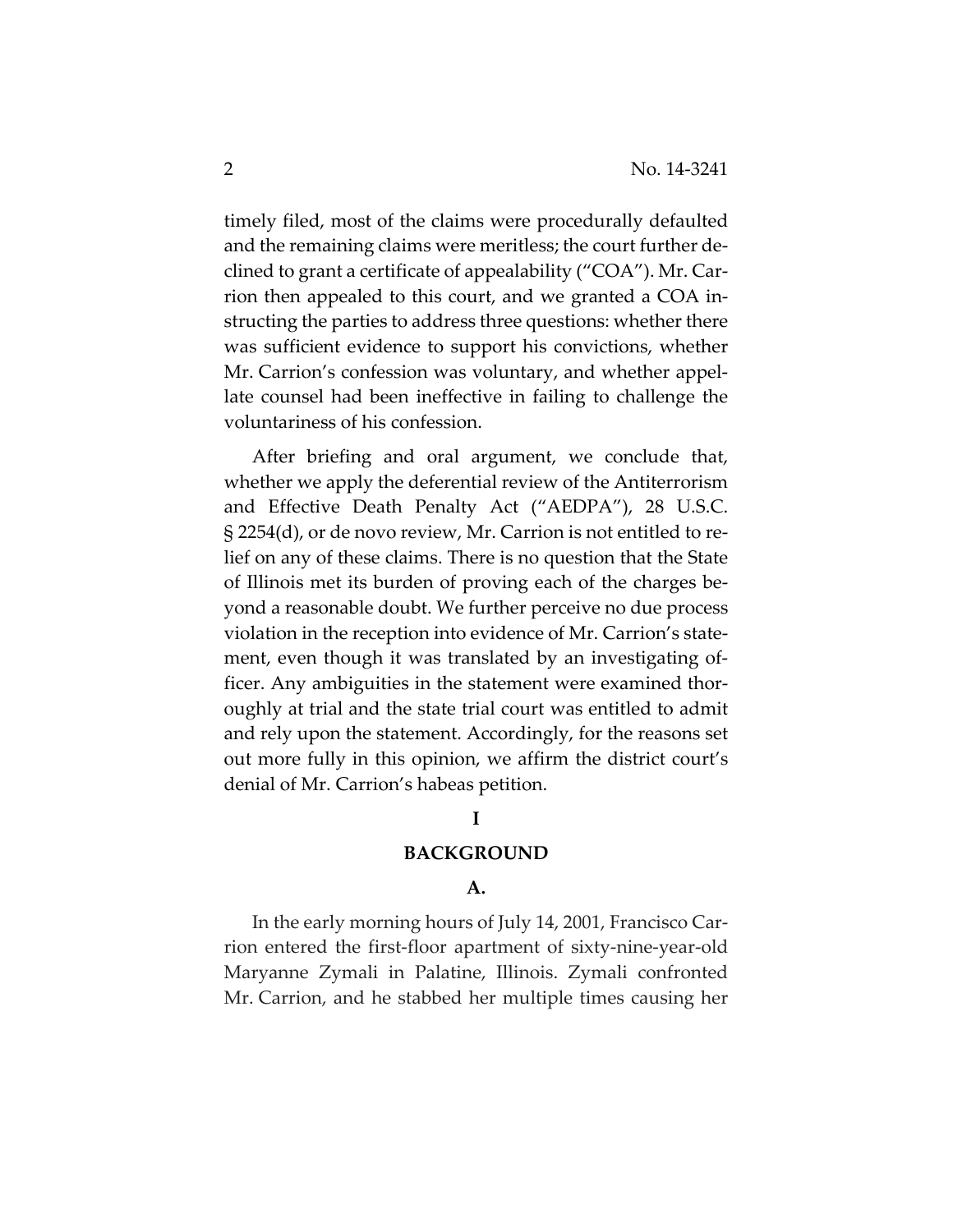death. At the time of the incident, Mr. Carrion, who lived in an apartment on the floor above Zymali's, was a nineteen‐ year‐old immigrant from Mexico who spoke almost no Eng‐ lish. Approximately two weeks after the murder, Mr. Carrion was interviewed in Spanish by Detective Arturo Delgadillo. He denied any involvement with Zymali's death, but he agreed to provide fingerprint samples.

On January 7, 2002, Mr. Carrion was arrested by Detec‐ tive Delgadillo after his fingerprint was found on a knife re‐ covered from Zymali's apartment. The police took him to the police station, advised him of his *Miranda* rights in Spanish, and then interviewed him twice. Detective Delgadillo con‐ ducted the first interview in Spanish; an assistant state's attor‐ ney conducted the second interview on camera with Detec‐ tive Delgadillo acting as translator. On January 31, 2002, the State charged Mr. Carrion with residential burglary under 720 ILCS 5/19‐3(a), and three counts of first‐degree murder (intentional murder, knowing murder, and felony murder predicated on residential burglary) under 720 ILCS 5/9‐1(a). Mr. Carrion waived his right to a jury, and the case proceeded to a bench trial in June 2004.

At trial, the State's forensic scientist testified that Mr. Car‐ rion's fingerprint and palm print were found on a knife recovered from the apartment. The parties then stipulated to the nature of Zymali's injuries, which included stab wounds to her chin and forearm, a stab wound to her chest that "resulted in massive internal hemorrhaging," and "multiple bruises and abrasions" on her thigh, forehead, chin, chest, abdomen,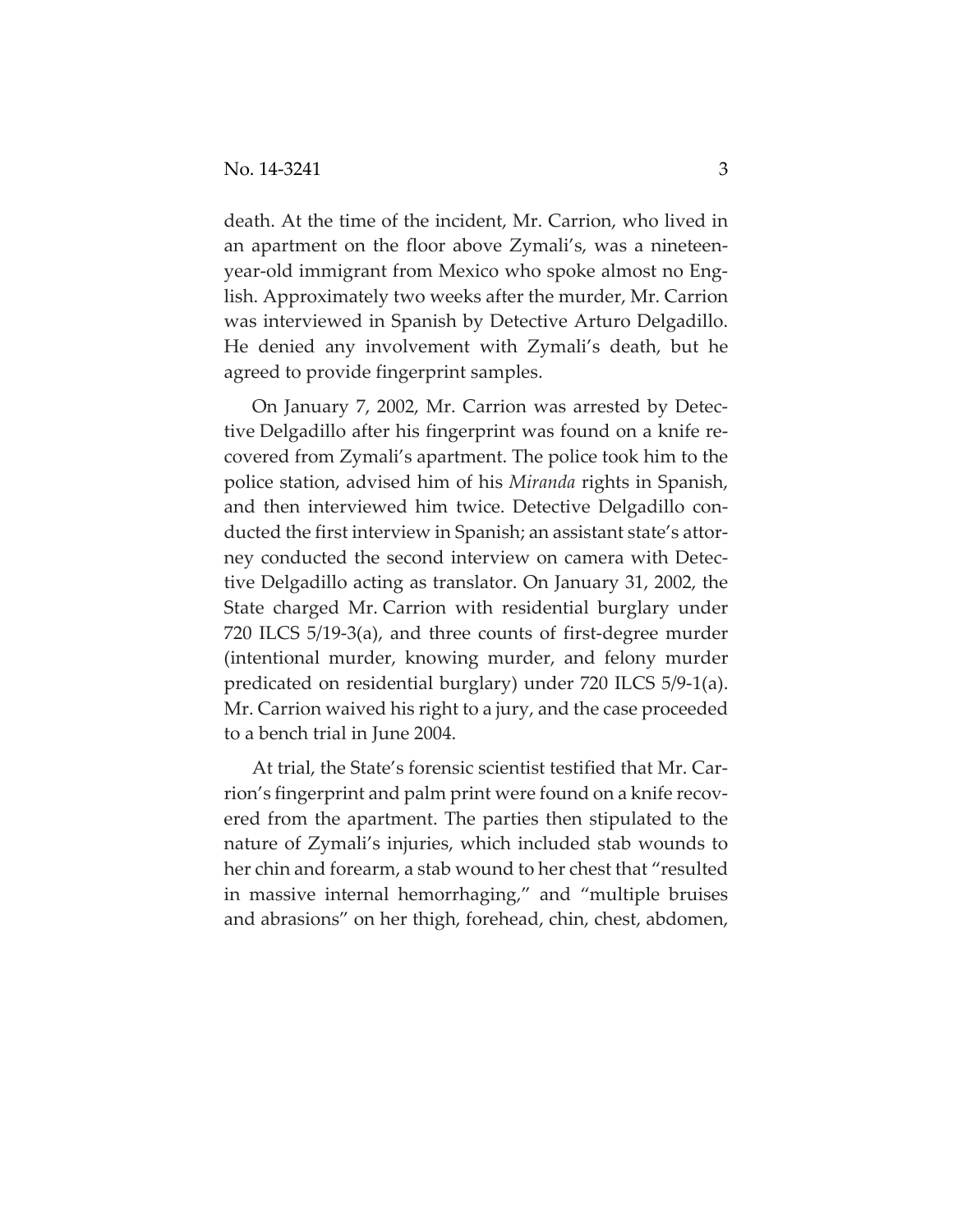and right arm.<sup>1</sup> The parties further stipulated that the stab wounds caused Zymali's death.

The State then called Detective Delgadillo to testify. Ac‐ cording to the officer, Mr. Carrion stated during the first of the two interviews that, in the early morning of July 14, 2001, after a night of drinking at a nearby bar, he was walking home and noticed a light in Zymali's ground‐floor apartment. Mr. Carrion said that he "became curious as to what was in‐ side," and he entered through the open sliding glass door and unlocked screen door.2 Detective Delgadillo further testified that Mr. Carrion said that he entered the apartment because he was "looking to steal something."3 While Mr. Carrion "was in the kitchen looking around," he was confronted by Zymali, who "started to attack him, scratching him, kicking him, fight[ing] him and that pretty much a fight ensued, a struggle ensued."4 The officer further testified that Mr. Carrion told him that Zymali then pulled a knife out of a kitchen drawer, that Mr. Carrion took the knife from her, and that after addi‐ tional struggle, "he pushed her with both hands," which re‐ sulted in his "stabb[ing] her in the stomach area with the knife."5 According to the officer, Mr. Carrion stated that he then pulled the knife out of Zymali's chest and threw it across

- <sup>2</sup> *Id.* at 73.
- <sup>3</sup> *Id*. at 73–74.
- <sup>4</sup> *Id.* at 74–75.
- <sup>5</sup> *Id.* at 76–77.

 $1$  R.17-13 at 34–37.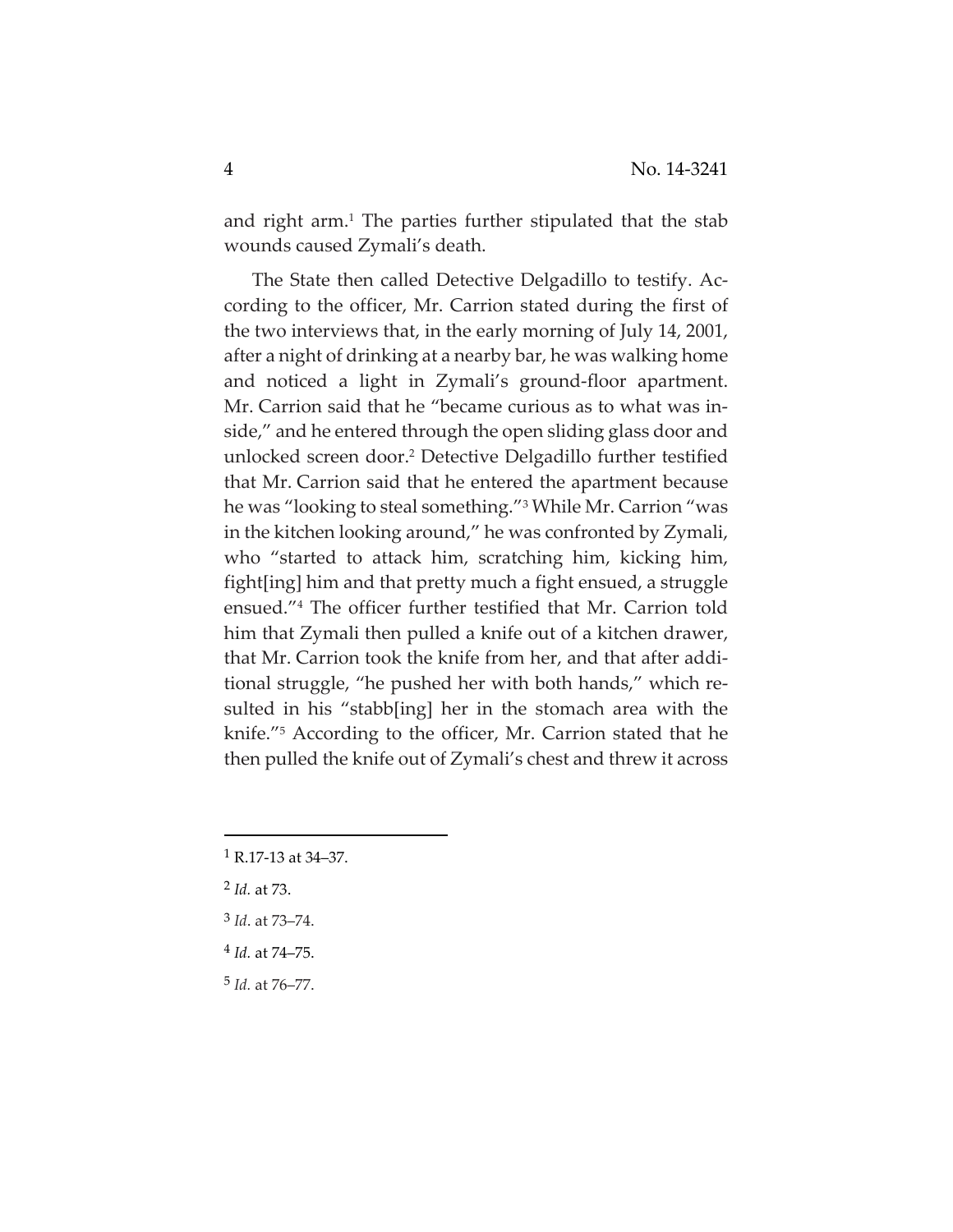the room. When Zymali fell to her knees bleeding, Mr. Car‐ rion became scared and ran out of the apartment, "went around the building," "climbed onto his balcony and entered his apartment."<sup>6</sup>

Detective Delgadillo next testified about the second inter‐ rogation in which he acted as translator between Mr. Carrion and the assistant state's attorney. He said that on the night of the arrest, Mr. Carrion was taken to meet with an assistant state's attorney and agreed to give a videotaped statement. During this interview, which took place around midnight and lasted half an hour, the prosecutor posed questions in English, and Detective Delgadillo translated the questions to Spanish and then translated Mr. Carrion's responses from Spanish to English. The court admitted into evidence both the video and a transcription of the interview that had been prepared by someone other than Detective Delgadillo.<sup>7</sup> At the conclusion of the officer's testimony, the video interview was played in open court, and the State rested its case.

The defense called three witnesses: Mr. Carrion's friend Brenda Viveros, a certified interpreter named Ruth Ramos, and Mr. Carrion himself. Viveros testified that she was with Mr. Carrion on the night in question and that Mr. Carrion was drunk, that "[h]e was talking funny and just having trouble walking," and that "[h]e asked [her] to take him home be‐ cause he was not feeling good."8 On cross‐examination,

<sup>8</sup> R.17‐14 at 37.

<sup>6</sup> *Id.* at 78.

<sup>7</sup> Neither the videotape nor the transcription are part of the record on ap‐ peal. In the district court and in their briefs, the parties have relied solely on the testimony given at trial.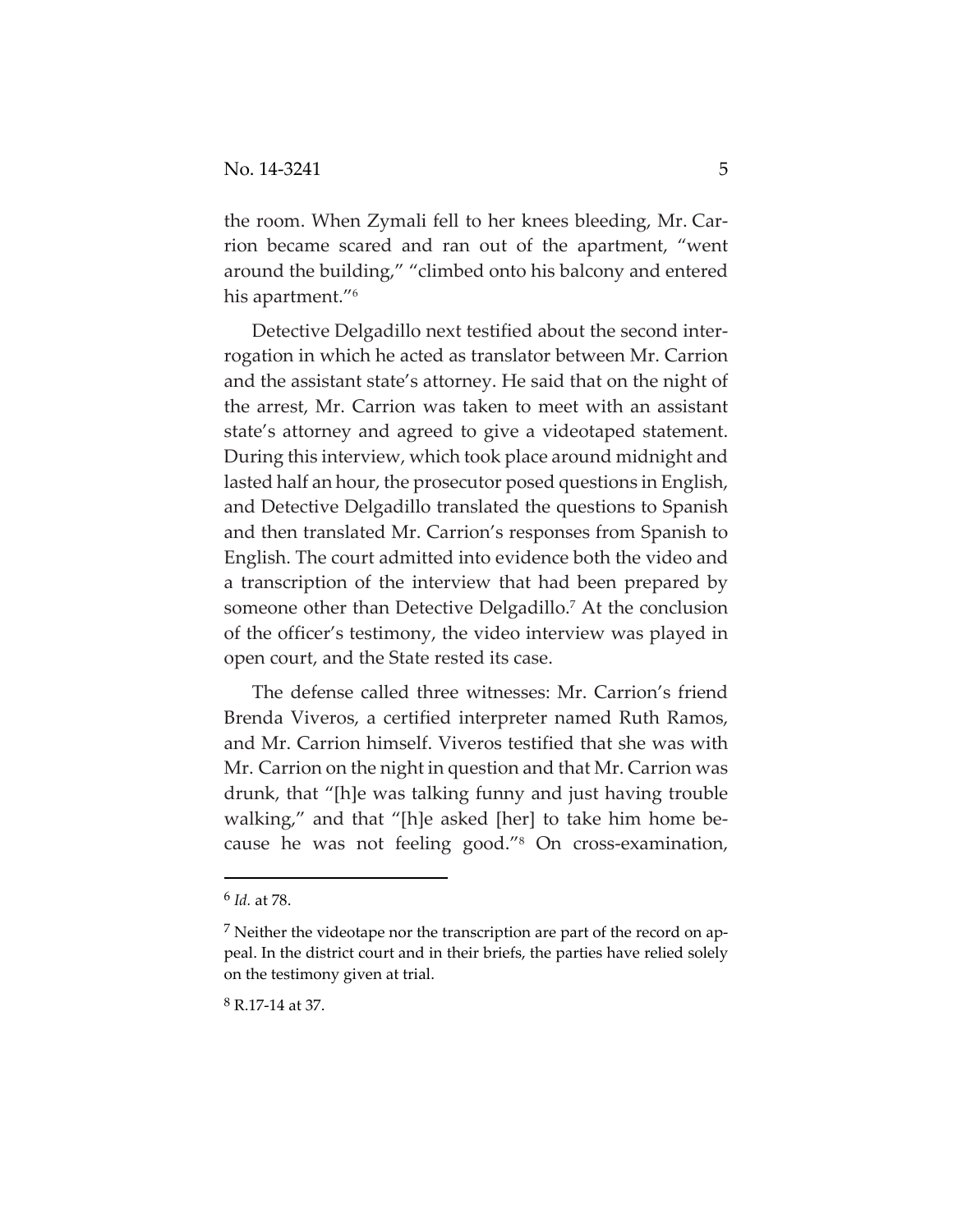Viveros acknowledged that she did not ask the bartender to stop serving Mr. Carrion, nor did she call a cab or arrange a ride for him, but she stated that she did tell another friend of theirs to make sure that Mr. Carrion stopped drinking. Viveros testified that she did not see Mr. Carrion leave the bar, but that she did go looking for him after the bar closed and found him sleeping in his bed in his apartment. Viveros did not see any injuries on Mr. Carrion at that time.

Ramos testified that she reviewed the videotape of Mr. Carrion's interview with the assistant state's attorney several times and prepared her own transcription of the conversation. She went on to testify as follows:

[Mr. Carrion's counsel]:

Q Do you remember a question put to Francisco Carrion by Detective Delgadillo:

"Q: And what happened when you got close to your home"?

Do you remember that question being asked?

A Yes.

…

- Q All right. Did you hear Francisco Carrion an‐ swer that question in Spanish?
- A Yes.
- Q Did you take that answer in Spanish and tran‐ scribe it into English?
- A Yes.
- Q What was his answer in English?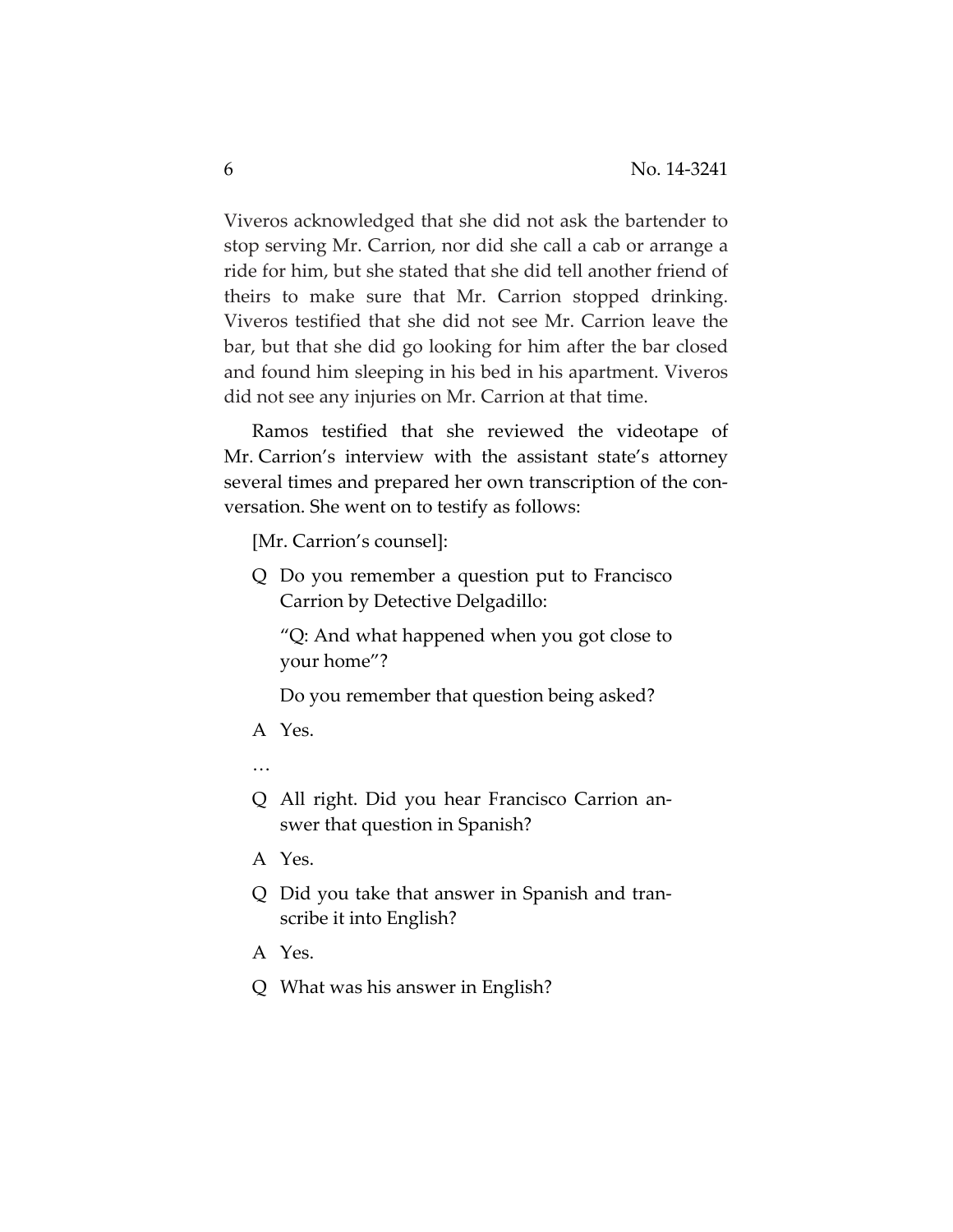- A His answer was, [reading from her prepared transcription] "I … well … I look down and I saw a … the apartment and I saw the light on. It seemed like an easy thing to do, I don't know. I became curious … I didn't even know what I was going to do … "
- Q Did he finish that answer?
- A As far as I remember, when viewing the video, I think his answer was cut off. …
- …
- Q But he did say, "I don't know. I became curious. I didn't even know what I was going to do it." Is that correct?
- A Yes.
- Q Do you remember a question put by Delgadillo to Carrion … "When you first came in the apart‐ ment, what were you looking for"?
- A Yes, I remember the question.
- Q Did you hear Francisco Carrion answer that question in Spanish?
- A Yes.
- …
- Q What was that answer?
- A Answer, [reading from her prepared transcrip‐ tion] "I didn't even know what I wanted, I just got in to see what thing … just to look around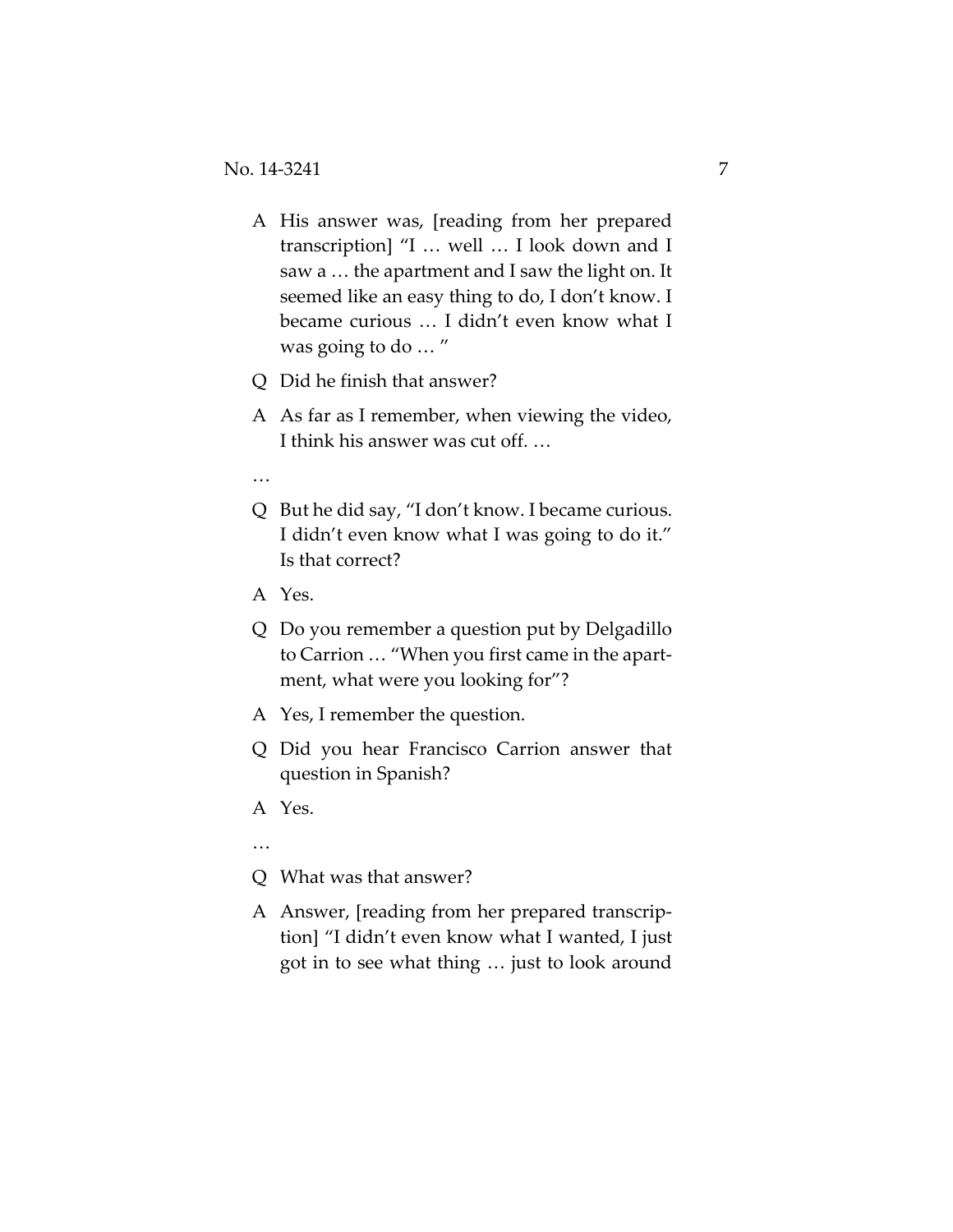… I didn't even know what I was going to take, it's like ... " And then an interruption.<sup>[9]</sup>

After testifying about specific translated questions and an‐ swers, Ramos was asked whether, based on her experience and training as an interpreter, she believed that "Officer Del‐ gadillo's rendering of Francisco Carrion's answers in Spanish to English was truthful, complete, and accurate."<sup>10</sup> Ramos answered:

- A Well, I believe there were some omissions. When the questions … were posed in Spanish, and there were some omissions when the an‐ swers were posed in Spanish to be translated into English. I also believe that there were … some errors, grammatical errors in sentence structure in the Spanish language, the way the questions were posed to Mr. Carrion.
- Q Could you consider or would you consider De‐ tective Delgadillo's rendering of Carrion's an‐ swers from Spanish to English to be verbatim?
- A Yes.[11]

Ramos further testified on cross‐examination:

Q [W]hen you were able to hear the officer ask, "[Were] you looking for something to take?" You heard the defendant's answer, Carrion's

<sup>11</sup> *Id.*

<sup>9</sup> *Id.* at 48–56.

<sup>10</sup> *Id.* at 57.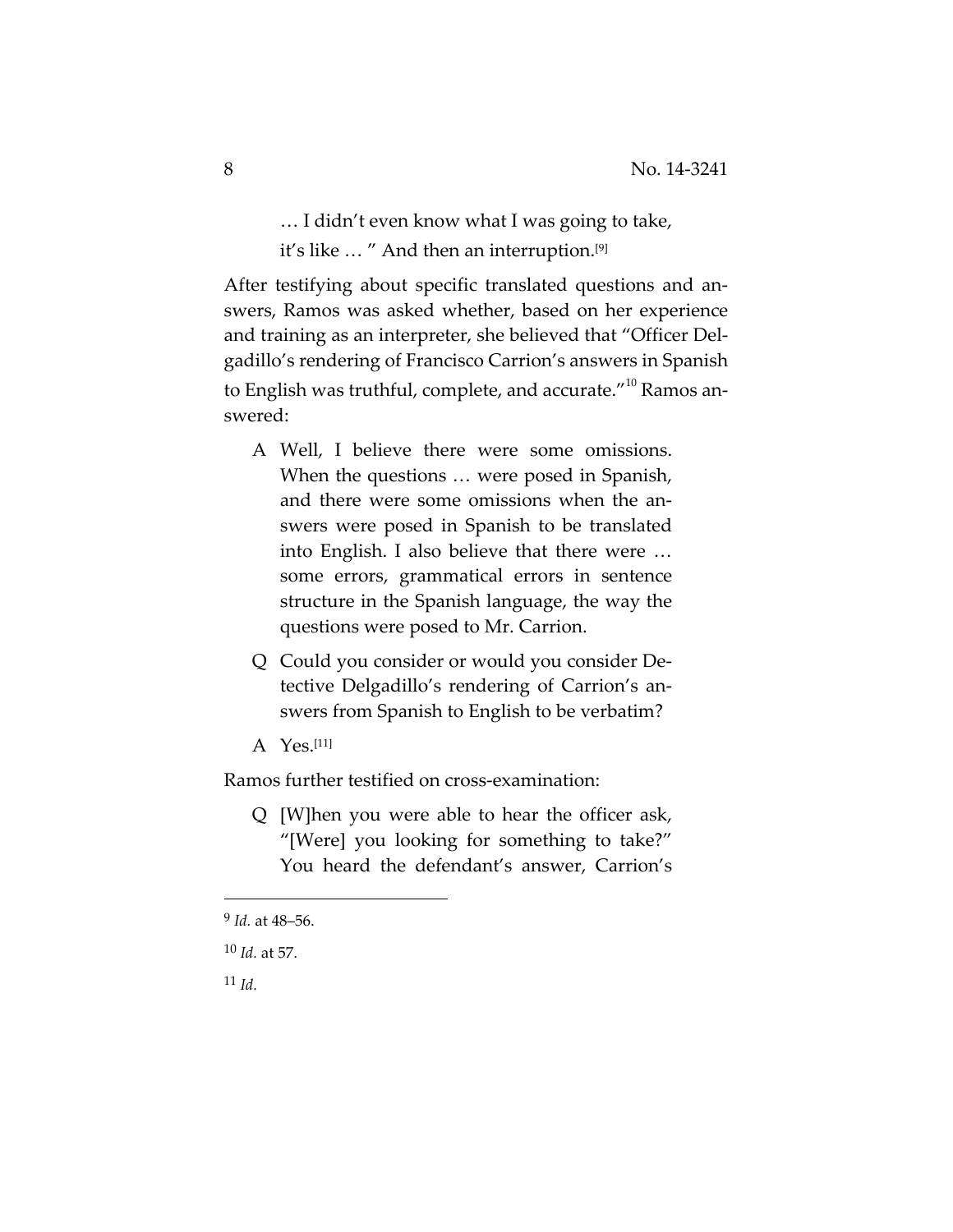## answer, "Well … possibly yes. If I had found something that ...," is that correct?

A Yes.[12]

Mr. Carrion then took the stand. He testified that on the night in question he was heavily intoxicated and that he left the bar for his apartment, noticed the light on in Zymali's apartment, and entered. Mr. Carrion stated that he did not know why he entered the apartment, but he denied intending to steal anything. Mr. Carrion then described the events that occurred after Zymali confronted him. He stated that he in‐ jured Zymali in self‐defense during the course of a struggle and that Zymali pushed, kicked, and scratched him. He ex‐ plained that he "grabbed a knife" and that Zymali was injured when he pushed her and "the knife ... went inside [her]."<sup>13</sup> Mr. Carrion conceded that he suffered no injuries during the struggle and that, although he knew that Zymali was seri‐ ously injured, he did nothing to assist her. Instead, he left Zy‐ mali's apartment, climbed onto the balcony of his second‐floor apartment, entered through the balcony door, and fell asleep. When asked about his videotaped statement, Mr. Carrion testified that he confessed to entering the apartment with the intent to steal because Detective Delgadillo promised to help him by securing his deportation to Mexico if he did so. On cross‐examination, however, Mr. Carrion acknowledged that during the videotaped interview he stated that no one had promised him anything. In closing, the de‐ fense contended that there was insufficient evidence that Mr. Carrion entered Zymali's apartment with the intent to

<sup>12</sup> *Id.* at 74.

<sup>13</sup> *Id.* at 83–84.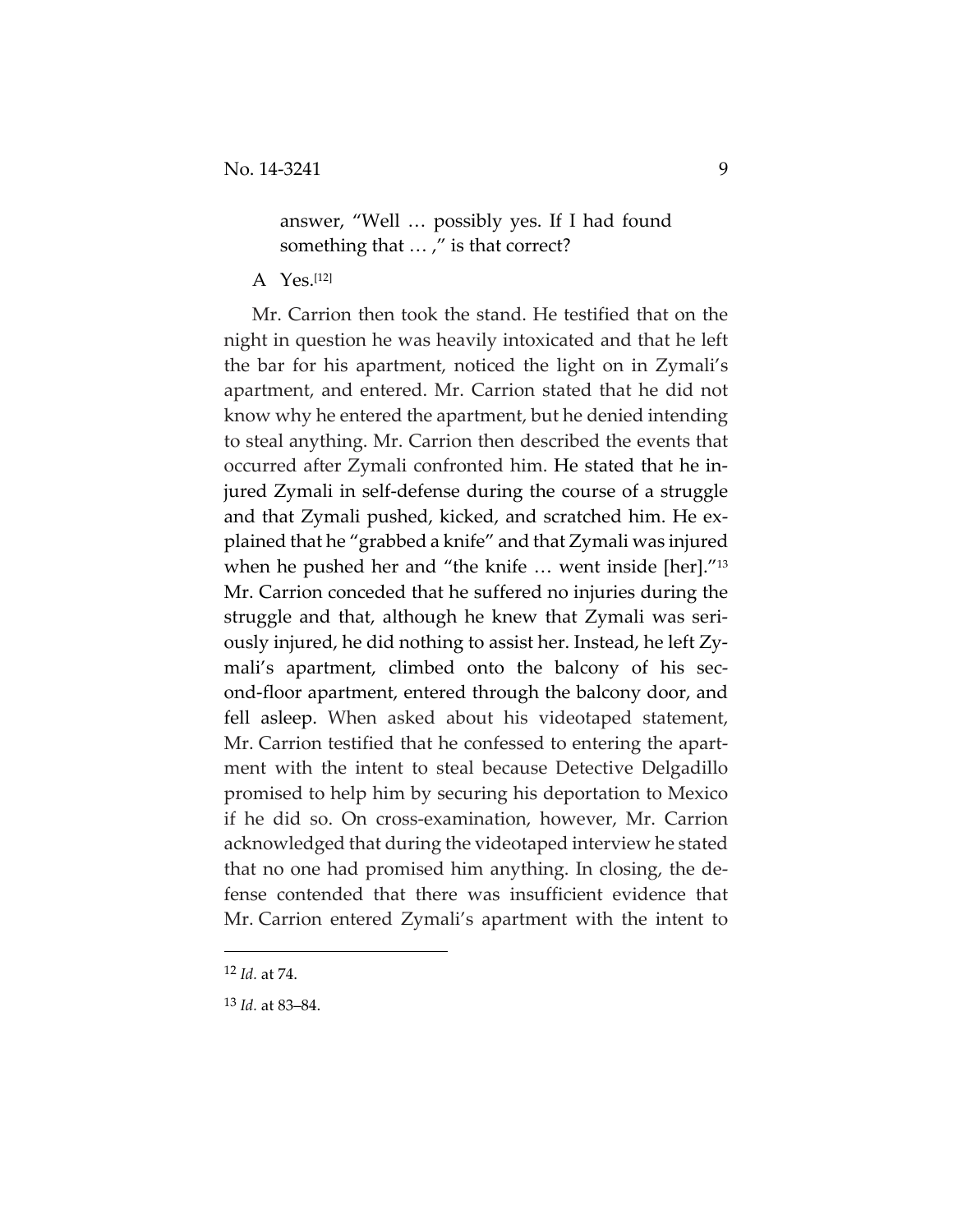commit theft and that, in stabbing Zymali, he was acting in imperfect self‐defense and therefore should only be found guilty of second‐degree murder.

At the conclusion of the evidence, the court, ruling orally, found Mr. Carrion guilty on all counts. On the residential bur‐ glary charge, the court found that Mr. Carrion entered Zy‐ mali's apartment intending to commit a theft. In the court's view, "[t]he most compelling evidence of [Mr. Carrion's] in‐ tention to commit a theft [was] his own statement" to that ef‐ fect during the videotaped interview.<sup>14</sup> Addressing the accuracy of Detective Delgadillo's translation, the court found Ra‐ mos's testimony "very credible" and emphasized her opinion that the officer's translation was "verbatim."15 Based on Mr. Carrion's demeanor and answers, the court said it had "no doubt … from looking at that video that the defendant gave it up."16 It was immaterial, the court noted, that Mr. Car‐ rion's answers indicated that he "didn't know what he wanted to take" and "wasn't sure what he wanted to get from the apartment" because these statements did "not lessen the intent to commit a theft inside the apartment."17 The court also rejected Mr. Carrion's claim that Detective Delgadillo prom‐ ised to have him deported. Finally, the court addressed the circumstantial evidence it found relevant to Mr. Carrion's in‐ tent in entering the apartment. It noted that "[i]t was easy for [Mr. Carrion] to enter" the unlocked, first‐floor apartment

<sup>16</sup> *Id*.

<sup>17</sup> *Id.* at 141.

<sup>14</sup> *Id.* at 142.

<sup>15</sup> *Id.* at 149.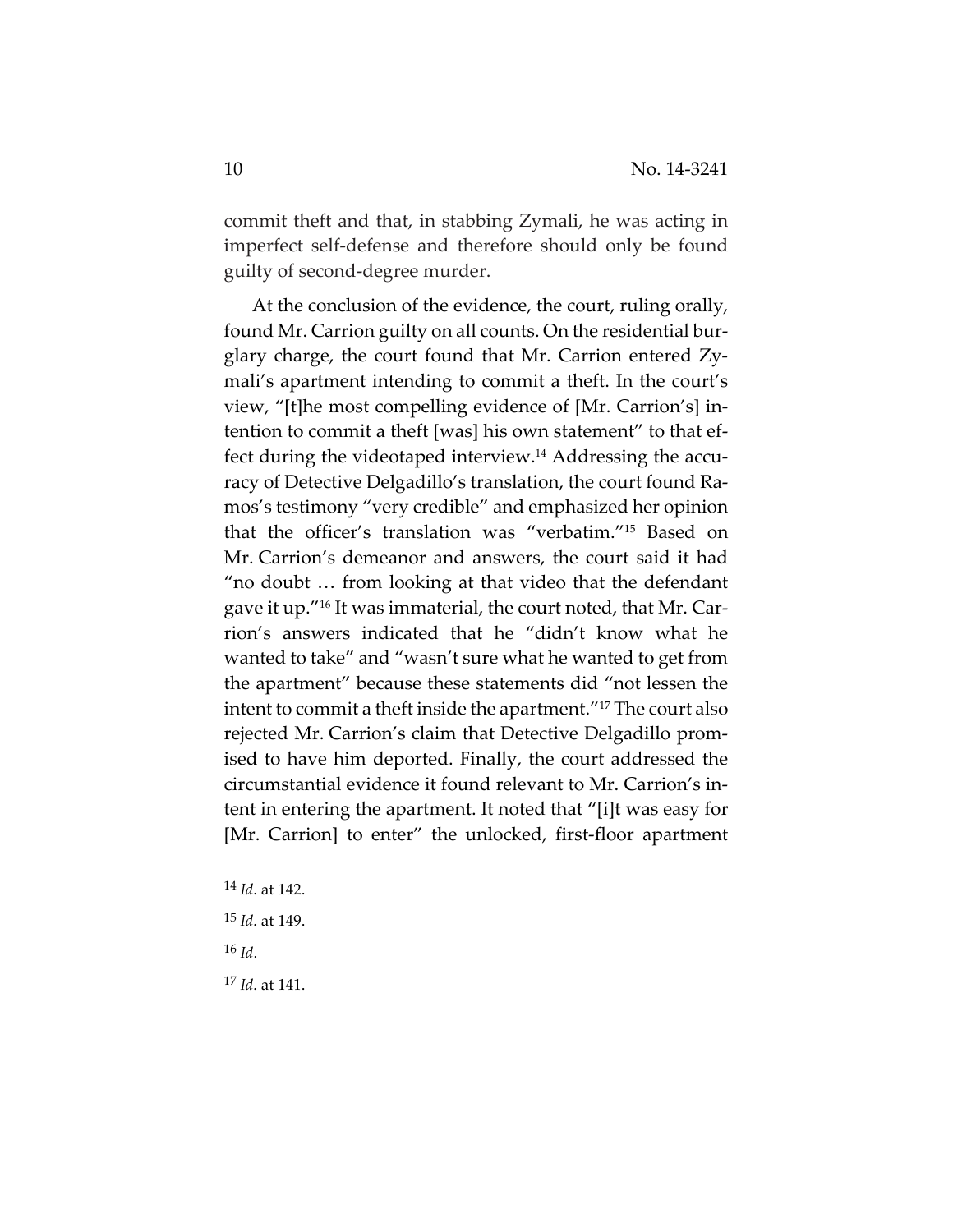and that he had done so at a very early hour in the morning $^{18};$ it found these circumstances consistent with an intent to com‐ mit theft. The court believed that the lack of any traditional burglary evidence was insignificant; in its view, there was no sign of forced entry because the screen door was unlocked, and there was no stacking of property because Mr. Carrion was confronted by Zymali.

Addressing the first‐degree murder charges, the court concluded that Mr. Carrion "stabbed [Zymali] repeatedly with an intent to kill, and he then fled."<sup>19</sup> The court emphasized both the force required to cause a stab wound the size of the one to Zymali's abdomen and also the separate stab wounds to Zymali's face and arm. It rejected the defense's theory that Mr. Carrion killed Zymali in self‐defense because, in its view, there was no evidence of a struggle "except the defendant's own statement that there was a struggle."20 The court also rejected Mr. Carrion's intoxication theory as "in‐ credible."<sup>21</sup> It noted that after reaching for a knife and stabbing Zymali several times, "he had the ... forethought to escape" and climb up onto the second‐floor balcony: "I find it hard to believe he had the ability both physical and mental to do something like that … [y]et he doesn't remember anything at all about this crime until three months later."<sup>22</sup> The court found Mr. Carrion guilty under each of the three theories of

- <sup>21</sup> *Id.* at 145–47.
- <sup>22</sup> *Id.* at 146–47.

<sup>18</sup> *Id.* at 142.

<sup>19</sup> *Id.* at 150.

<sup>20</sup> *Id.* at 146.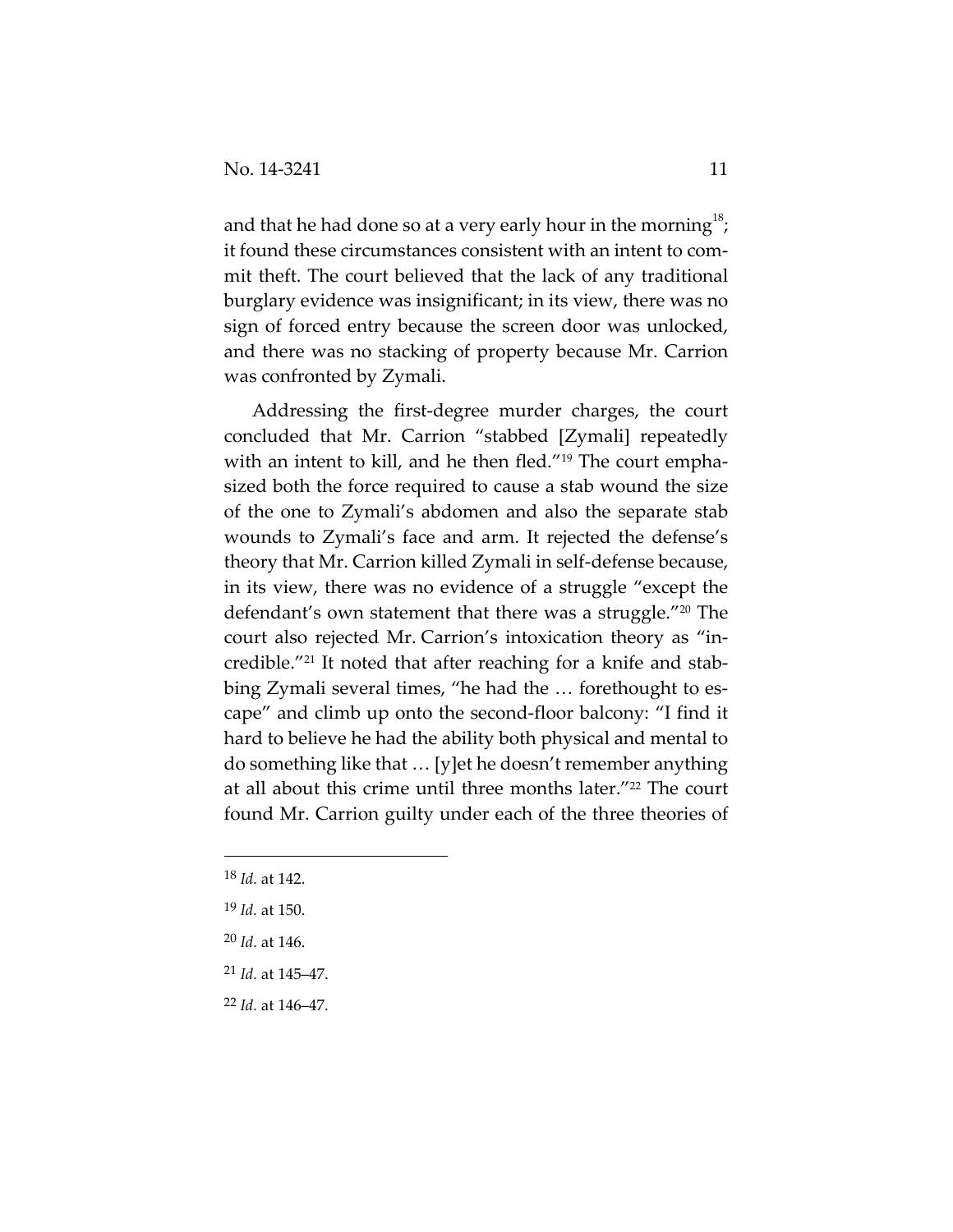first-degree murder presented by the State—intentional murder, knowing murder, and felony murder—but it merged the three counts into one for purposes of sentencing.

After finding Mr. Carrion eligible for the death penalty, the court imposed a fifty‐five‐year term of imprisonment for first‐degree murder and a concurrent fifteen‐year‐term of im‐ prisonment for residential burglary.

Mr. Carrion appealed his conviction. His appointed appel‐ late counsel then moved to withdraw under *Anders v. Califor‐ nia*, 386 U.S. 738 (1967). In counsel's view, an appeal—includ‐ ing arguments that trial counsel was ineffective and that the evidence was insufficient to support the convictions—would be without arguable merit. Mr. Carrion filed a response. The state appellate court in due course granted the *Anders* motion and affirmed the convictions. Mr. Carrion then filed a petition for leave to appeal ("PLA") to the Illinois Supreme Court that raised only a new claim that appellate counsel provided inef‐ fective assistance. The Illinois Supreme Court denied leave to appeal, and Mr. Carrion did not file a petition for a writ of certiorari.

Mr. Carrion then filed a petition for state postconviction relief raising the following claims: (1) trial counsel was inef‐ fective; (2) there was insufficient evidence to support either conviction; (3) the trial court considered improper factors at sentencing; (4) officers took advantage of his lack of under‐ standing of his rights during interrogation; and (5) appellate counsel was ineffective. The trial court dismissed the postcon‐ viction petition. On appeal, Mr. Carrion's appointed counsel moved to withdraw under *Pennsylvania v. Finley*, 481 U.S. 551

**B.**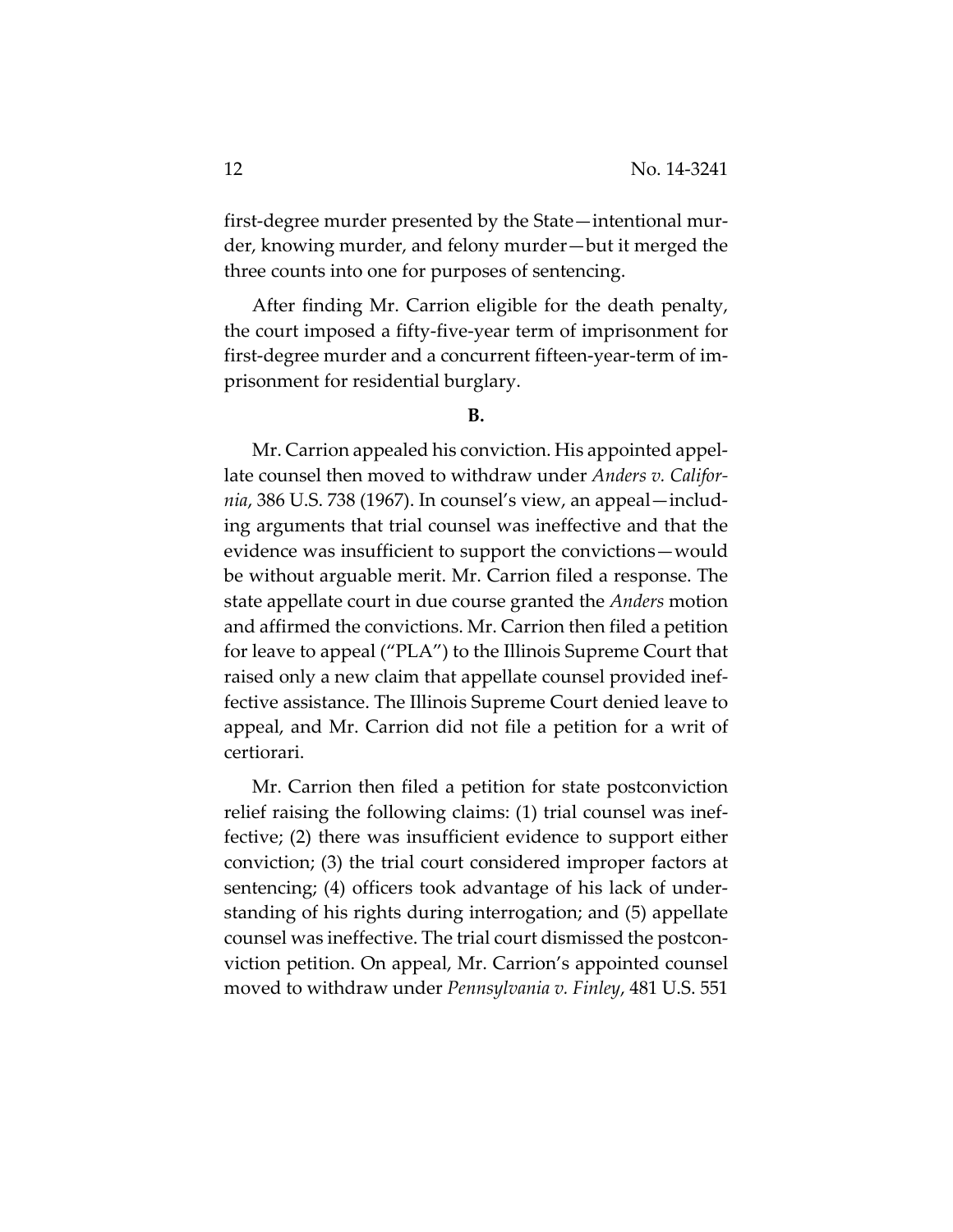(1987), on the ground that all potential issues lacked arguable merit. Counsel's *Finley* brief considered raising arguments about judicial bias at sentencing, the sufficiency of the evi‐ dence, the voluntariness of Mr. Carrion's confession given Mr. Carrion's claims that he did not understand his rights and was made a false promise of deportation, and whether Mr. Carrion's trial and appellate counsel provided effective assistance. Counsel concluded: (1) all claims were meritless; (2) that the sufficiency claims and the ineffective assistance claims against trial counsel were barred by res judicata be‐ cause they were addressed on direct appeal when the appel‐ late court granted the *Anders* motion; (3) that the involuntary confession claim was "barred by *res judicata* because it could have been raised on direct appeal" and, even if it was not barred, was not supported by the record; and (4) that alt‐ hough the ineffective assistance claim against appellate counsel could not have been raised on direct appeal, it was merit‐ less under *Strickland v. Washington*, 466 U.S. 668 (1984).23

Mr. Carrion did not file a response, and the state appellate court granted the motion to withdraw on April 13, 2012, explaining that it had "carefully reviewed the record … and the [*Finley*] memorandum" and found "no issues of arguable merit."24 Mr. Carrion then filed a PLA, which reiterated his judicial bias, sufficiency, ineffective assistance, and involun‐ tary confession claims. The PLA was denied without elabora‐ tion on March 27, 2013.

<sup>23</sup> R.17‐3 at 9–17.

<sup>24</sup> R.1‐1 at 82–83.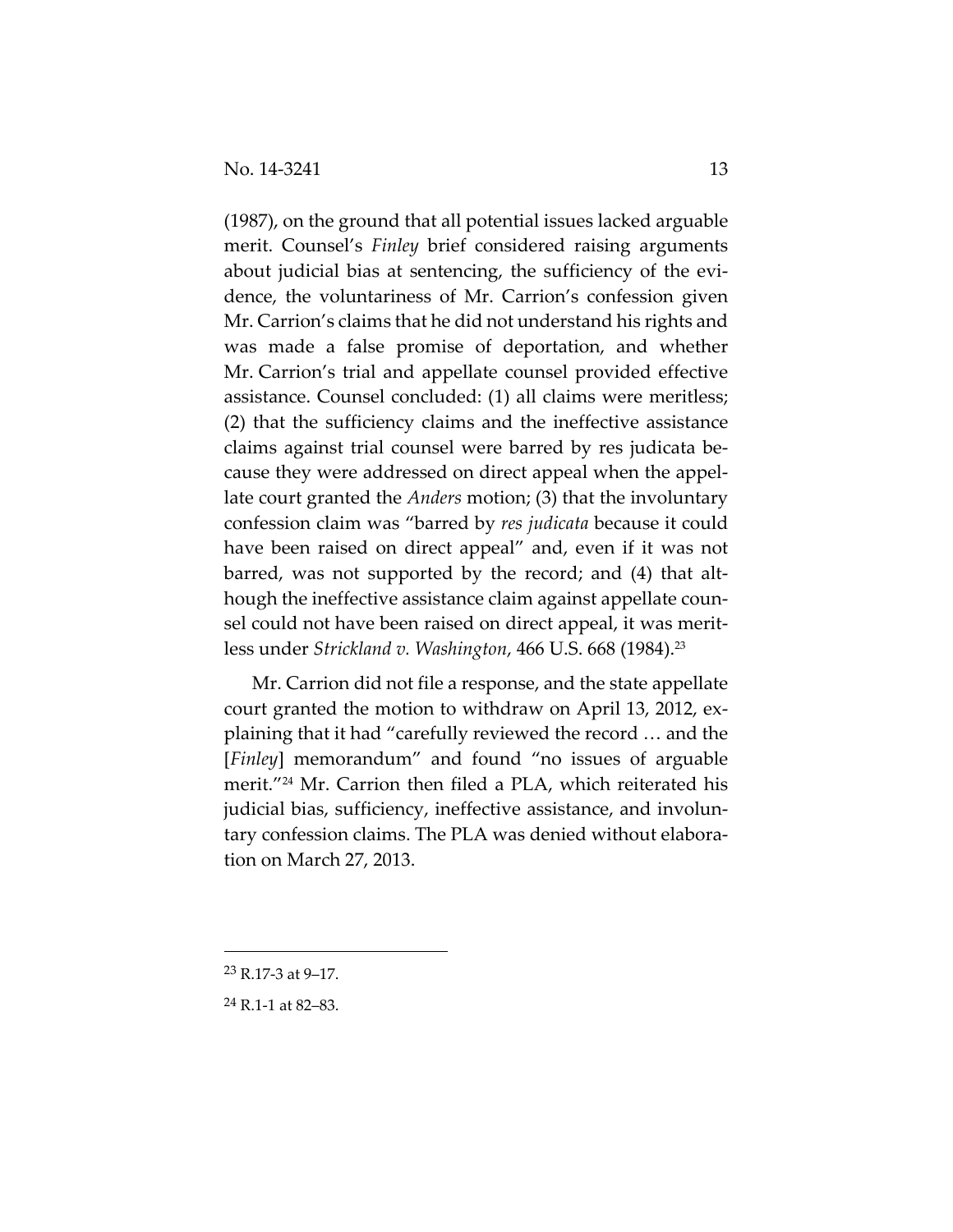On July 29, 2013, Mr. Carrion filed a federal habeas peti‐ tion in the United States District Court for the Southern Dis‐ trict of Illinois. He raised the following grounds for relief: (1) there was insufficient evidence at trial to support either the residential burglary or the first‐degree murder convictions beyond a reasonable doubt; (2) the trial judge was biased and considered improper evidence at sentencing; (3) trial counsel was ineffective; (4) he was denied due process, equal protec‐ tion, and access to the courts because he lacked proficiency in English; (5) appellate counsel was ineffective in failing to raise grounds one through four and abandoning Mr. Carrion by fil‐ ing an *Anders* motion; and (6) postconviction counsel was in‐ effective in failing to raise all meritorious claims and in aban‐ doning Mr. Carrion by filing a *Finley* motion.25 The State re‐ sponded that Mr. Carrion's petition was time-barred, some of his claims were procedurally defaulted, and all of his claims were meritless. The district court denied Mr. Carrion's petition. It reasoned that although the petition probably was timely filed, the first four claims were procedurally defaulted, the fifth claim failed on the merits, and the sixth claim is not grounds for habeas relief under 28 U.S.C. § 2254(i). The court denied a COA.

Mr. Carrion then filed a notice of appeal, which we construed as an application for a COA. We determined that Mr. Carrion had made a substantial showing of a denial of his right to due process and of his right to counsel under the Sixth Amendment. We therefore recruited counsel and instructed the parties to address the following issues: (1) whether the prosecution introduced sufficient evidence of Mr. Carrion's

 $25$  R.1 at 7-16.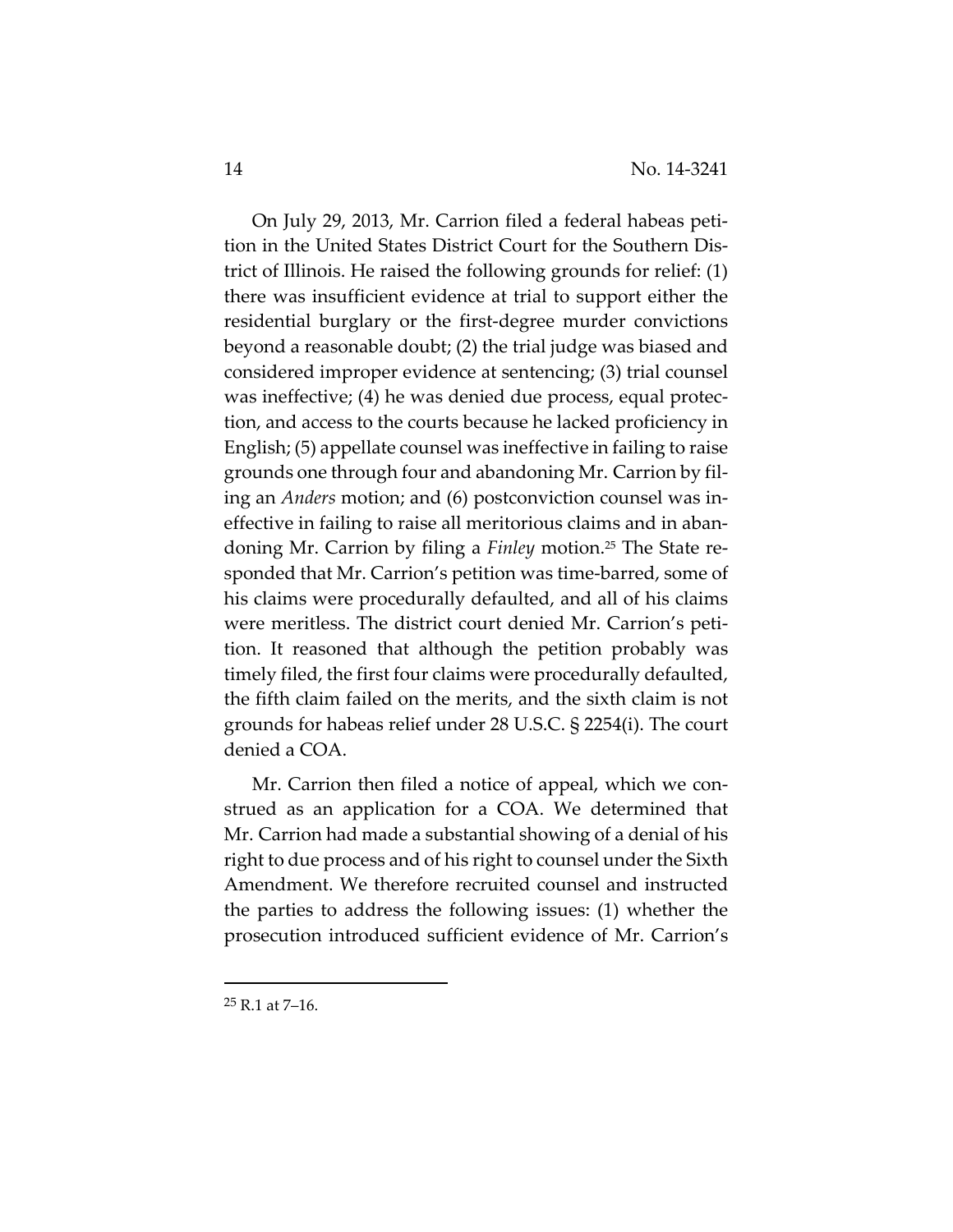intent to convict him of residential burglary and first‐degree murder; (2) whether the trial court violated Mr. Carrion's due process rights by relying on a confession elicited from a de‐ tective who also acted as Mr. Carrion's translator; (3) whether Mr. Carrion's appellate counsel provided ineffective assistance by not challenging the admission of the confession un‐ der the Due Process Clause.

## **II**

## **DISCUSSION**

As a general rule, we review the district court's denial of a habeas petition under a de novo standard of review, but that review is governed by the standards set forth in AEDPA. *Ruhl v. Hardy*, 743 F.3d 1083, 1090 (7th Cir. 2014). Here, the State has raised, as it did before the district court, a number of arguments urging us to reject the claims in Mr. Carrion's peti‐ tion on procedural grounds. Specifically, the State contends, among other things, that Mr. Carrion's federal petition was untimely filed, that his involuntary confession and sufficiency claims are procedurally defaulted, and that his ineffective as‐ sistance claim based on a failure to challenge the confession is waived. We need not address these potentially difficult pro‐ cedural questions, however, because even if we were to de‐ cide each of them in Mr. Carrion's favor, his claims clearly fail on the merits.26

<sup>26</sup> *See* 28 U.S.C. § 2254(b)(2); *Estremera v. United States*, 724 F.3d 773, 775 (7th Cir. 2013) ("[I]t makes sense (and is permissible) to reject a collateral attack on the merits while other procedural defenses, such as [statutes of limitations,] waiver, default, or lack of exhaustion, remain in the back‐ ground." (citing 28 U.S.C. § 2254(b)(2))); *Johnson v. Pollard*, 559 F.3d 746, 752 (7th Cir. 2009) ("[W]e need not address the procedural default issue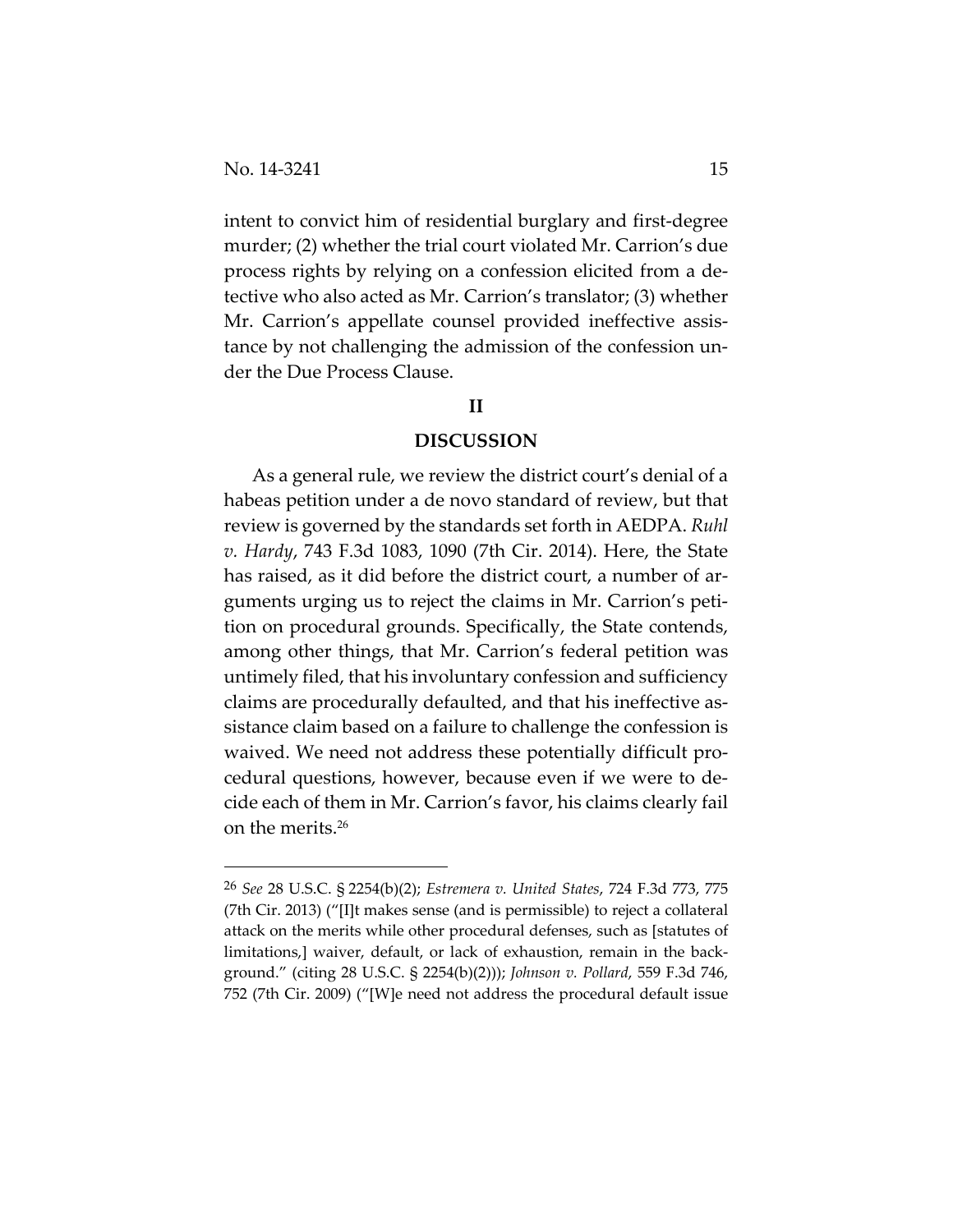Further, our conclusion is the same regardless of whether we apply the deferential standards of 28 U.S.C. § 2254(d). AEDPA provides that, in conducting our review, "we look to the last reasoned state court opinion addressing each claim." *Ruhl*, 743 F.3d at 1091*.* Where a claim has been adjudicated on the merits in state court, habeas relief is appropriate only if the state court's determination was (1) "contrary to, or in‐ volved an unreasonable application of, clearly established federal law, as determined by the Supreme Court of the United States," or (2) "based on an unreasonable determina‐ tion of the facts in light of the evidence presented in the State court proceeding." 28 U.S.C. § 2254(d); *Cullen v. Pinholster*, 563 U.S. 170, 181 (2011). However, "[i]f no state court has squarely addressed the merits of a habeas claim, we review the claim *de novo* under the pre‐AEDPA standard of 28 U.S.C. § 2243, but still with deference to the state court." *Ruhl*, 743 F.3d at 1091. Here, the State has argued that § 2254(d) should apply, contending that Mr. Carrion's claims were rejected on the merits by the state court. Again, we need not decide this issue because even if Mr. Carrion's claims fall outside § 2254(d) and are, therefore, subject to the more generous pre‐AEDPA standard of § 2243, they clearly fail on the merits.<sup>27</sup> Therefore,

raised by the State because [the petitioner]'s claim clearly fails on the merits."); *see also Brown v. Watters*, 599 F.3d 602, 610 n.10 (7th Cir. 2010) (sur‐ veying case law and noting that this practice is in accordance with both Supreme Court precedent and also "the established practice in the other circuits").

<sup>27</sup> *See Ruhl v. Hardy*, 743 F.3d 1083, 1092 (7th Cir. 2014) (declining to decide "which issues must be reviewed under AEDPA's deferential standard and which should be reviewed under the pre‐AEDPA *de novo* standard" be‐ cause petitioner's claim failed even under de novo review); *Johnson*, 559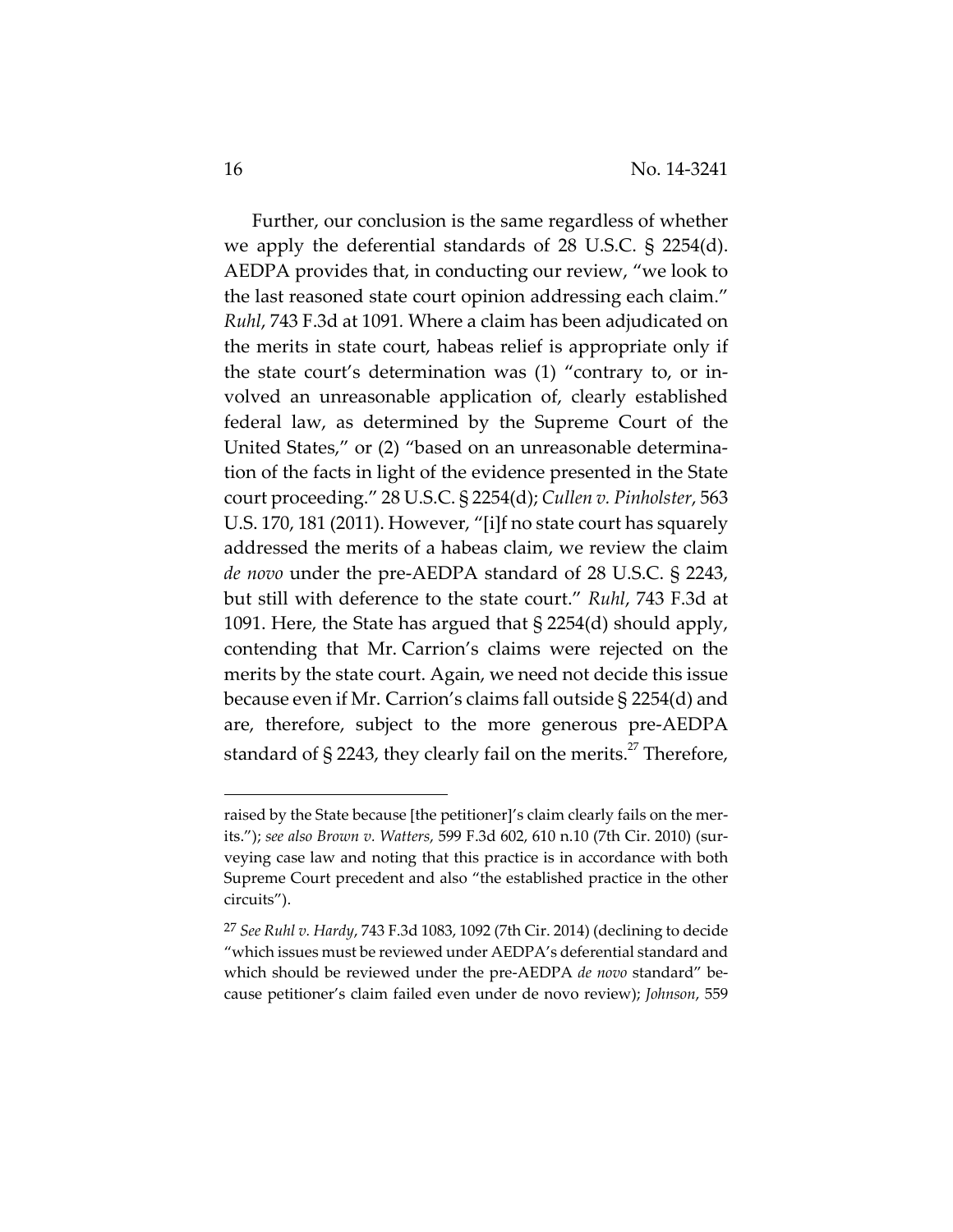for purposes of our decision today, we will assume that a de novo standard applies.

## **A.**

We first address Mr. Carrion's argument that the record contains insufficient evidence to support, as a matter of law, his convictions for residential burglary and first-degree murder. The familiar standard of *Jackson v. Virginia*, 443 U.S. 307 (1979) makes clear that, to comport with the standards of the Due Process Clause, a criminal conviction must be based on proof beyond a reasonable doubt. "[T]he relevant question is whether, after viewing the evidence in the light most favorable to the prosecution, *any* rational trier of fact could have found the essential elements of the crime beyond a reasonable doubt." *Id.* at 319 (emphasis in original). In conducting this inquiry, we must "give[] full play to the responsibility of the trier of fact fairly to resolve conflicts in the testimony, to weigh the evidence, and to draw reasonable inferences from basic facts to ultimate facts." *Id.* It is also important that we evaluate the record evidence "with explicit reference to the substantive elements of the criminal offense as defined by state law." *Id.* at 324 n.16.

Turning first to the residential burglary conviction, the *Jackson* inquiry is whether any rational trier of fact could have found beyond a reasonable doubt that Mr. Carrion "know‐ ingly and without authority enter[ed]" Zymali's apartment "with the intent to commit therein a felony or theft." 720 ILCS 5/19‐3(a). There is no dispute about the first element, so we

F.3d at 753 (declining to decide finally whether Wisconsin state court reached federal merits question because result would be the same under either § 2254(d) or de novo review).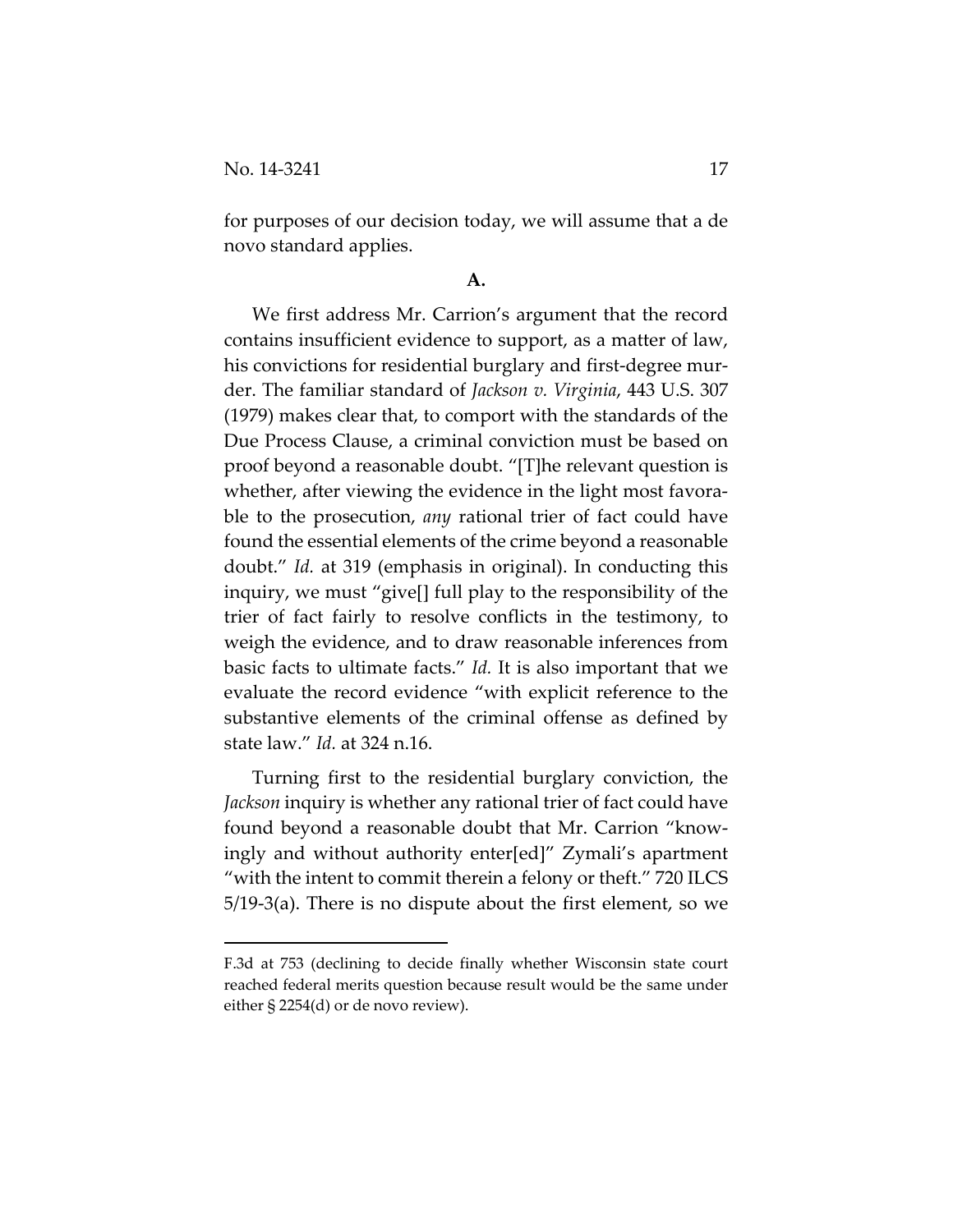focus on whether there is legally sufficient evidence that Mr. Carrion entered Zymali's apartment intending to commit a theft. *See People v. Maggette*, 747 N.E.2d 339, 353 (Ill. 2001) (observing that "[t]he gist of the offense [of residential bur‐ glary] is the defendant's felonious intent with which he or she enters the dwelling"). Mr. Carrion argues that the State failed to prove this element beyond a reasonable doubt because the details of his entry indicate that he did not possess the requi‐ site intent: he was heavily intoxicated; Zymali's apartment was lit and her door was open; he carried no burglary tools; he did not attempt to conceal his entry or verify that the residence was empty; and there was no evidence suggesting that he searched for items of value before the confrontation. In Mr. Carrion's view, this evidence suggests either that he entered the apartment to gain access to the interior of the build‐ ing or that he was simply drunk and exploring. Alternatively, Mr. Carrion suggests, relying on his own testimony and that of his friend Viveros, that he was so intoxicated that he "ha[d] blacked out" and was incapable of forming the requisite in‐ tent at all.<sup>28</sup>

Viewing the evidence in the prosecution's favor, as we are obliged to do, we must conclude that a rational trier of fact could have found beyond a reasonable doubt that Mr. Carrion intended to commit a theft when he entered Zymali's apart‐ ment. The state trial court, sitting as the finder of fact, had be‐ fore it direct evidence of Mr. Carrion's intent in the form of his own videotaped statements, which the court found to be "[t]he most compelling evidence of his intention to commit a

<sup>28</sup> Appellant's Br. 39.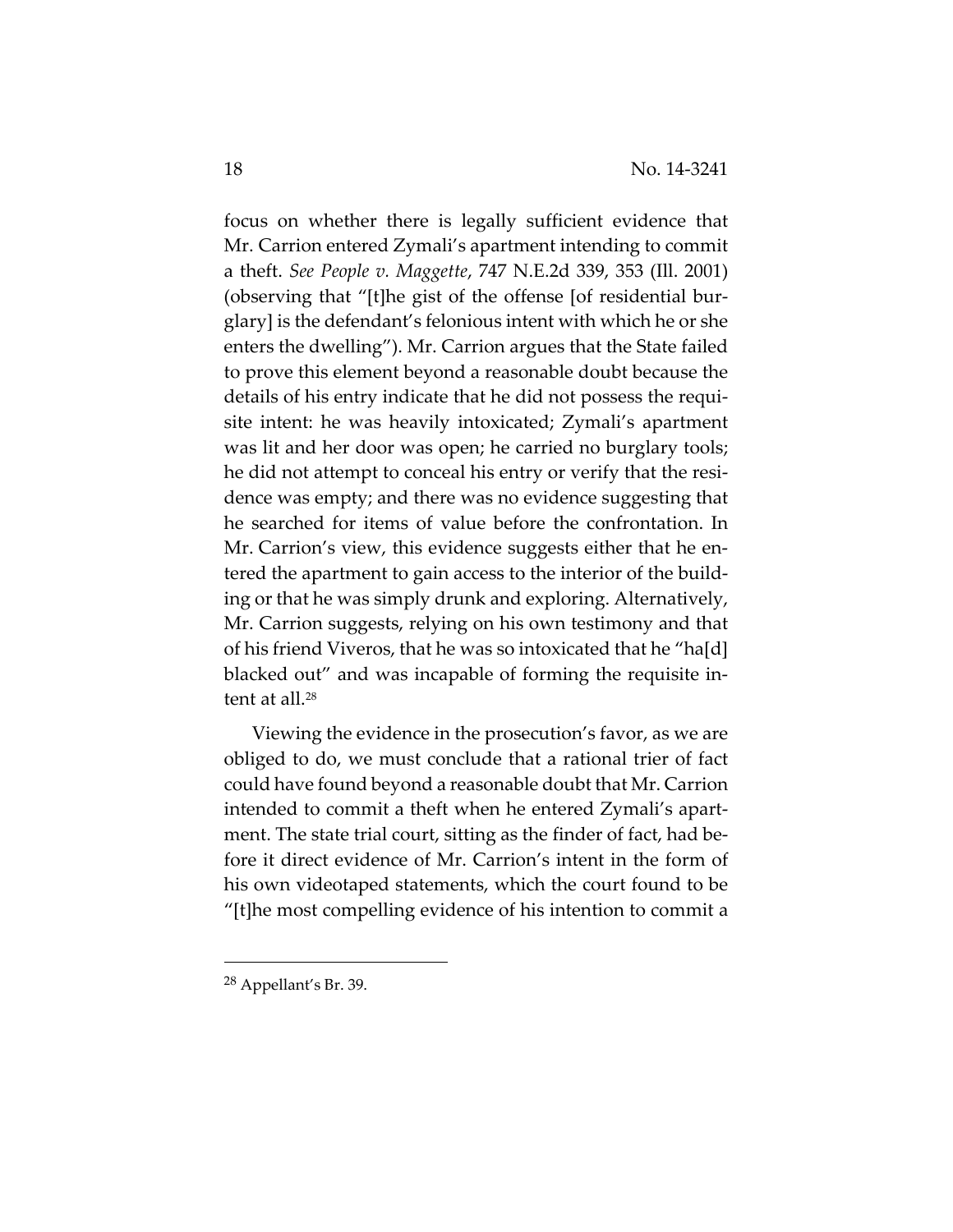theft."29 Based on the trial evidence, the court was satisfied both that Detective Delgadillo's translations during the vide‐ otaped interview were accurate and that Mr. Carrion's testi‐ mony that the detective made a false promise of deportation was unbelievable. Relying on Mr. Carrion's statements and his demeanor, the court said that it "ha[d] no doubt ... from looking at that video that the defendant gave it up."<sup>30</sup> Further, the incriminating statements in the video aligned with Detec‐ tive Delgadillo's trial testimony about his initial conversation with Mr. Carrion. The detective testified that Mr. Carrion told him that when he saw a light on in Zymali's apartment he became "curious as to what was inside" and that he entered the apartment because he was "looking to steal something."<sup>31</sup> To be sure, Mr. Carrion's trial testimony differed from Detective Delgadillo's, but it is the trier of fact, not us, that bears "the responsibility … fairly to resolve conflicts in the testimony." *Jackson*, 443 U.S. at 319.

The state trial court also found the circumstantial evidence presented at trial corroborative of Mr. Carrion's incriminating statements. In Illinois, "[c]riminal intent is a state of mind that not only can be inferred from the surrounding circumstances, but usually is so proved." *Maggette*, 747 N.E.2d at 354 (citation omitted). "In a burglary case, the relevant surrounding cir‐ cumstances include the time, place and manner of entry into the premises, the defendant's activity within the premises, and any alternative explanations offered for his presence."

<sup>29</sup> R.17‐14 at 142.

<sup>30</sup> *Id.* at 149.

<sup>31</sup> R.17‐13 at 73–74.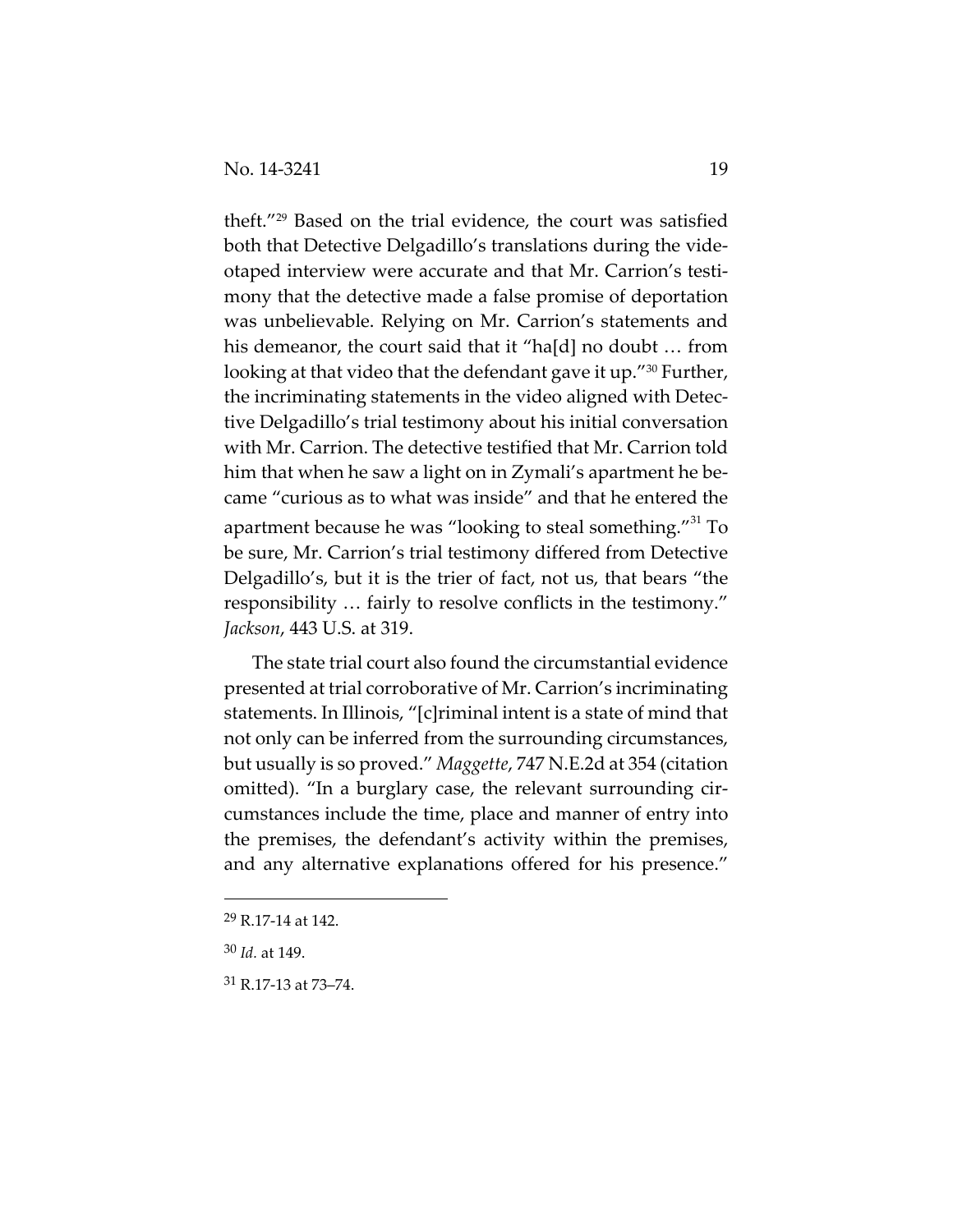*People v. Richardson*, 470 N.E.2d 1024, 1027 (Ill. 1984). Here, the trial court noted the late hour of Mr. Carrion's unauthorized entry as well as its view that "[i]t was easy for [Mr. Carrion] to enter [Zymali's] apartment," which was unlocked and lo‐ cated on the first floor of the building. $32$  It found the absence of traditional burglary evidence immaterial; in its view, there was no sign of forced entry because the screen door was unlocked, and there was no stacking of property because Mr. Carrion did not have time to canvass the apartment before Zymali confronted him. And the court explicitly rejected Mr. Carrion's alternative explanation that he was so heavily intoxicated that he had simply wandered into Zymali's apart‐ ment. In the court's view, there was enough record evidence of Mr. Carrion's mental and physical alertness to render his testimony on this matter "incredible."<sup>33</sup>

Taking both the direct and circumstantial evidence in the light most favorable to the prosecution, we conclude that the trial court certainly was justified in concluding beyond a rea‐ sonable doubt that Mr. Carrion entered Zymali's apartment intending to commit a theft and therefore was guilty of resi‐ dential burglary under Illinois law.

Having concluded that the evidence at trial was sufficient to support Mr. Carrion's conviction for residential burglary under 720 ILCS 5/19‐3(a), we also must conclude that his con‐ viction for first‐degree murder must stand. In Illinois, felony murder is one of three categories of first-degree murder. Illinois law provides that a person commits first‐degree murder

<sup>32</sup> R.17‐14 at 142.

<sup>33</sup> *Id.* at 145–47.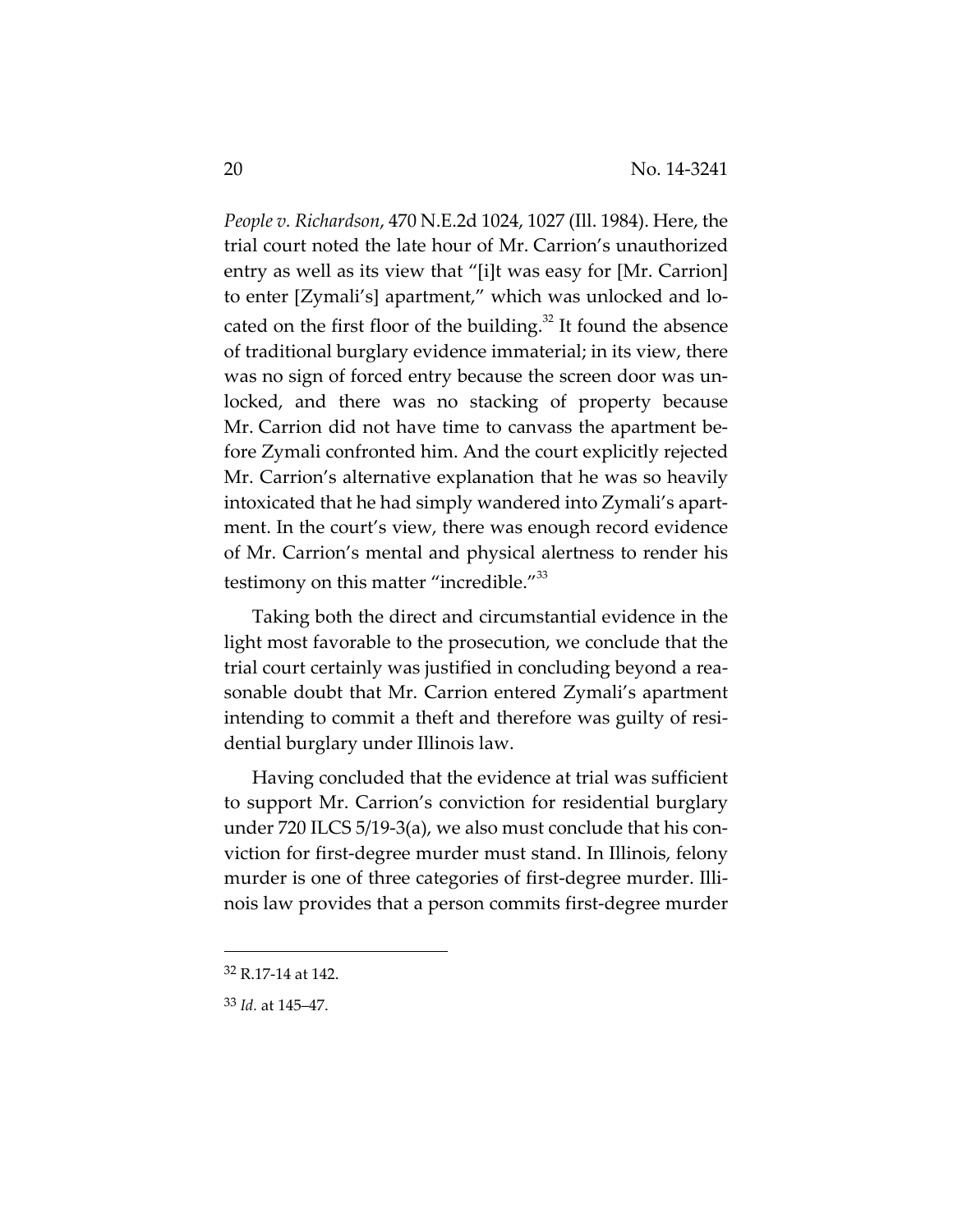when, "in performing the acts which cause the death" of an individual, "he is attempting or committing a forcible felony other than second degree murder." 720 ILCS 5/9‐1(a)(3). Res‐ idential burglary is an enumerated forcible felony under 720 ILCS 5/2‐8. Therefore, because Mr. Carrion killed Zymali while attempting to commit residential burglary, he is guilty of first‐degree murder under Illinois law.

As we already have noted, the State charged Mr. Carrion under all three categories of first‐degree murder in 720 ILCS 5/9‐1(a). The court accepted all three theories but merged the counts into a single conviction. Therefore, our conclusion that there is sufficient evidence to support the felony murder charge is sufficient in itself to support the first‐degree murder conviction under *Jackson*, regardless of Mr. Carrion's mental state at the time he committed the offense.

#### **B.**

We now turn to Mr. Carrion's contention that the trial court's admission of his videotaped statement violated his right to due process because Detective Delgadillo's perfor‐ mance as translator during the interview rendered the confession involuntary. A foundational principle of due process of law is that the state cannot procure a criminal conviction through the use of an involuntary confession. *See generally Schneckloth v. Bustamonte*, 412 U.S. 218, 223–26 (1973); *United States v. Stadfeld*, 689 F.3d 705, 709–10 (7th Cir. 2012). An in‐ criminating statement is voluntary "if, in the totality of cir‐ cumstances, it is the product of a rational intellect and free will and not the result of physical abuse, psychological intim‐ idation, or deceptive interrogation tactics that have overcome the defendant's free will." *United States v. Gillaum*, 372 F.3d 848, 856 (7th Cir. 2004) (internal quotation marks omitted).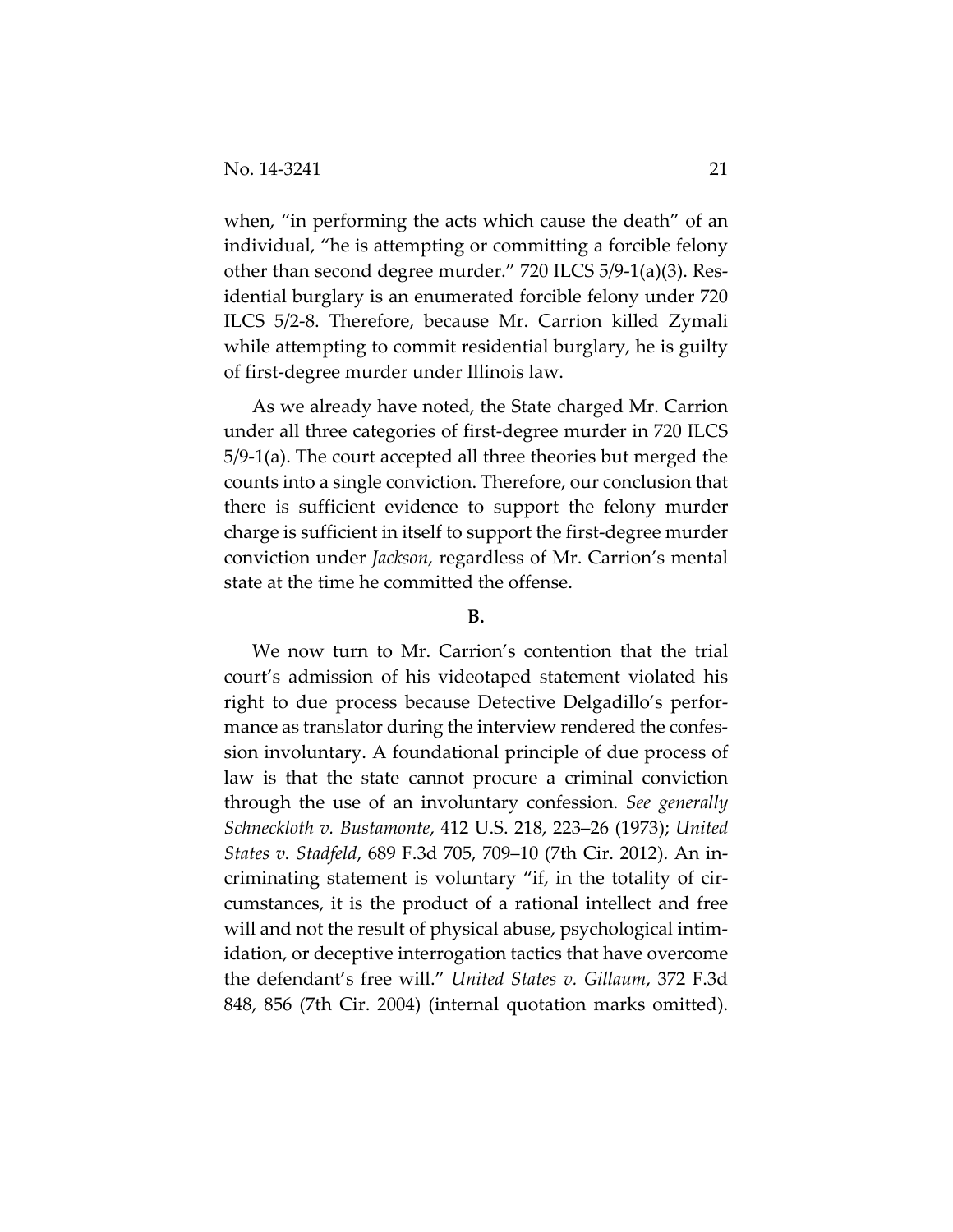"[C]oercive police activity is a 'necessary predicate to the finding that a confession is not "voluntary" within the mean‐ ing of the Due Process Clause of the Fourteenth Amend‐ ment.'" *United States v. Huerta*, 239 F.3d 865, 871 (7th Cir. 2001) (quoting *Colorado v. Connelly*, 479 U.S. 157, 167 (1986)). Thus, to find that a confession is involuntary, we must conclude that it is the product of coercive police activity. Whether a confes‐ sion is voluntary is a legal question subject to de novo review, although we afford great deference to the trial court's under‐ lying factual findings and will disturb them only in the case of clear error. *Id.*

Upon review of the record, we conclude that Mr. Carrion's confession was not the result of official coercion, and, there‐ fore, its admission did not offend due process.

Mr. Carrion's coercion argument is a rather novel one. A voluntariness inquiry typically requires that we consider a combination of factors.<sup>34</sup> But Mr. Carrion simply contends that when an interrogation is conducted through a translator, due process requires that the translator "be (1) neutral and in‐ dependent and (2) fully capable of interpreting exactly both

*United States v. Huerta*, 239 F.3d 865, 871 (7th Cir. 2001) (citation omitted).

<sup>34</sup> In evaluating coercion, relevant factors include

the defendant's age, education, intelligence level, and mental state; the length of the defendant's detention; the nature of the interrogations; the inclusion of advice about constitutional rights; and the use of physical punishment, including deprivation of food or sleep. Narcotics, alcohol, and fatigue also may be considerations in a particular case.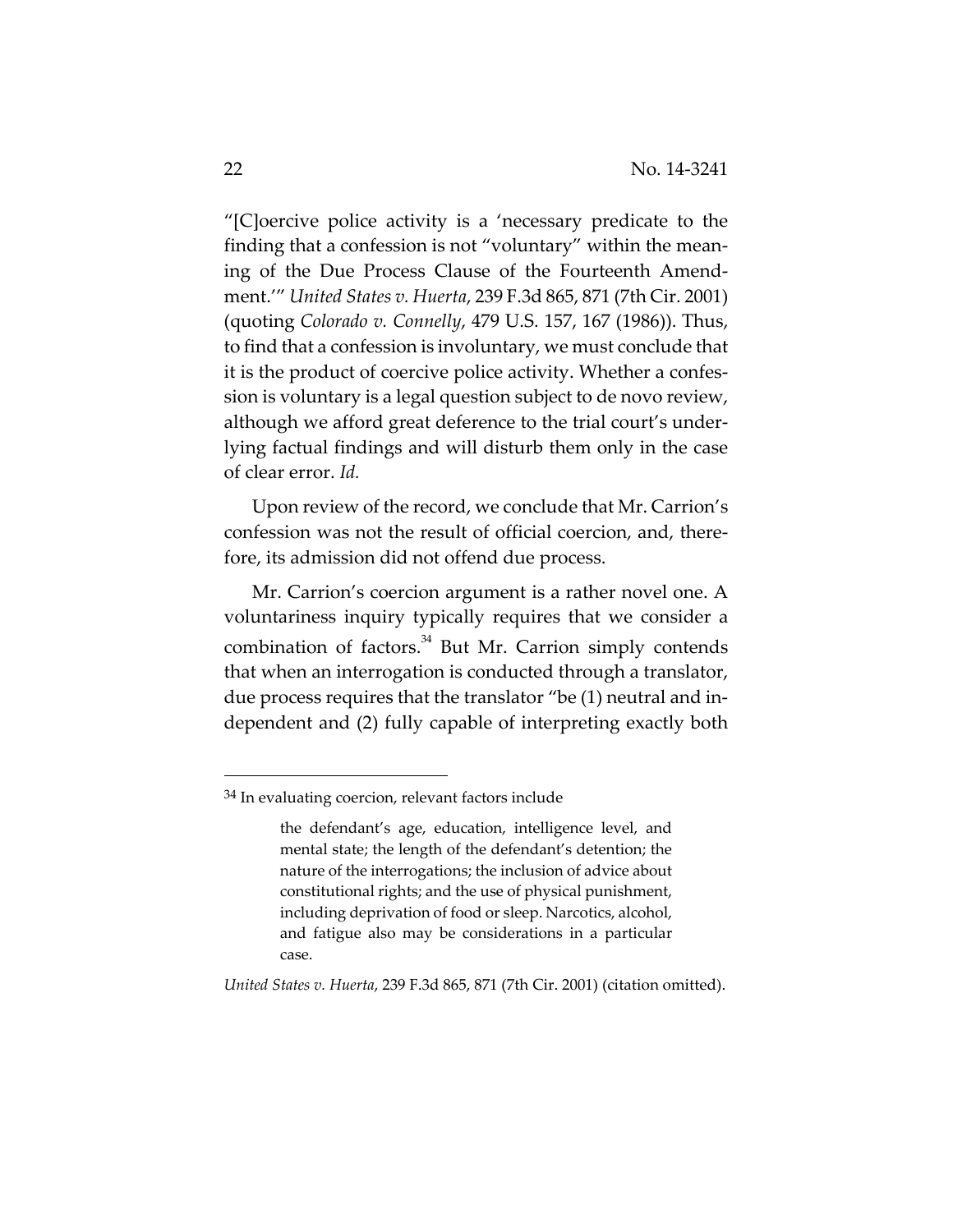the questions posed and the answers given."35 Because Detec‐ tive Delgadillo was not neutral or capable, Mr. Carrion con‐ tinues, the incriminating statements were necessarily coerced and inadmissible.

Our cases provide no support for the bright line constitu‐ tional requirement that Mr. Carrion proposes. The authorities upon which he relies, treatises, state ethics codes, state case law, and agency guidelines, may well suggest the best prac‐ tice. But our task is decidedly more narrow. Although these sources may be of some help in our inquiry, the basic question before us is not whether the officers in this case adhered to best practices but "whether the circumstances surrounding [Mr. Carrion's] confession would have interfered with his free and deliberate choice of whether to confess." *Johnson v. Pol‐ lard*, 559 F.3d 746, 753 (7th Cir. 2009) (internal quotation marks omitted). To be sure, evidence that Detective Delgadillo, in acting as translator, manipulated or mistranslated the prose‐ cutor's questions or Mr. Carrion's answers is relevant to the extent that it demonstrates coercive conduct. In the end, however, the ultimate question is whether, under the totality of the circumstances, Mr. Carrion was deprived of that "free and deliberate choice." *Id.*<sup>36</sup>

<sup>35</sup> Appellant's Br. 19.

 $36$  This comports with our approach in dealing with more traditional arguments of coercive activity. For example, although "deception by an in‐ terrogator does not automatically invalidate a confession," *Sotelo v. Ind. State Prison*, 850 F.2d 1244, 1251 (7th Cir. 1988), "[g]iven the right circum‐ stances, a false promise of leniency may be sufficient to overcome a per‐ son's ability to make a rational decision about the courses open to him," *United States v. Montgomery*, 555 F.3d 623, 629 (7th Cir. 2009); *see also Hadley*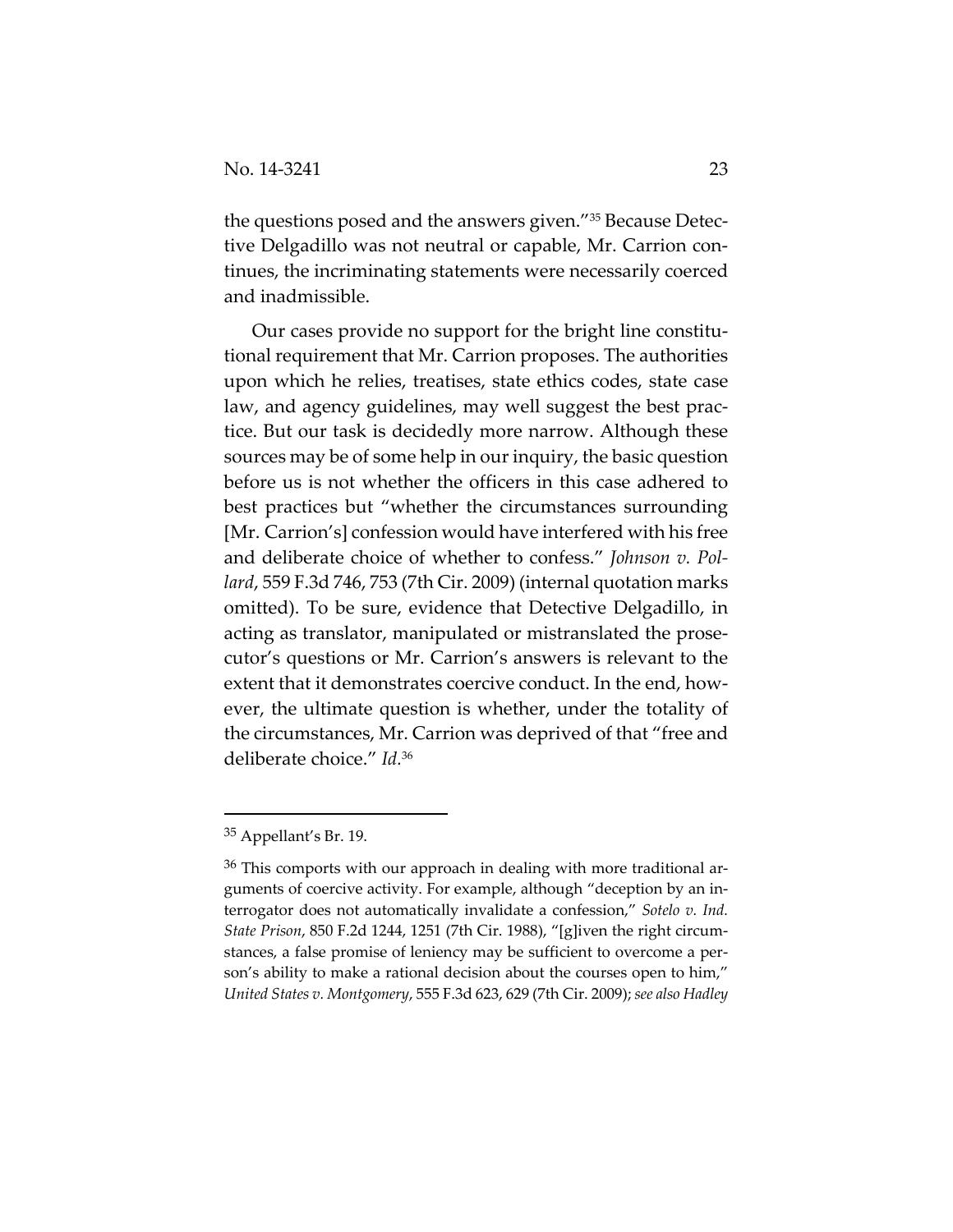Mr. Carrion first argues that Detective Delgadillo was so inherently biased that his translation of Mr. Carrion's state‐ ments to the assistant state's attorney cannot be properly attributed to Mr. Carrion. Mr. Carrion goes so far as to suggest that Detective Delgadillo served as translator solely to ensure his own "ability to control Carrion's words that would eventually be presented to the court … because [the officers] knew that the only way they would get the confession they needed was if Delgadillo acted as Carrion's mouthpiece."<sup>37</sup> Were these accusations true, they certainly would be relevant to our coercion inquiry. But Mr. Carrion provides no support for his charges of bias. The bare assertion that Detective Delgadillo, as both investigator and translator, could not have acted *neu‐ trally* is insufficient to establish that he acted *coercively*. *See United States v. Lind*, 542 F.2d 598, 599 (2d Cir. 1976) (rejecting involuntary confession argument where Spanish‐speaking FBI agent served as translator).

Mr. Carrion also questions Detective Delgadillo's competency as a translator. He relies on the testimony of Ruth Ra‐ mos, a language consultant and certified interpreter who re‐ viewed the videotaped interview several times and prepared her own transcription. At trial, Ramos was asked whether,

*v. Williams*, 368 F.3d 747, 749 (7th Cir. 2004) (noting that "[a]lthough the law permits the police to pressure and cajole, conceal material facts, and actively mislead, it draws the line at outright fraud" (citation omitted) (in‐ ternal quotation marks omitted)).

<sup>37</sup> Reply Br. 21.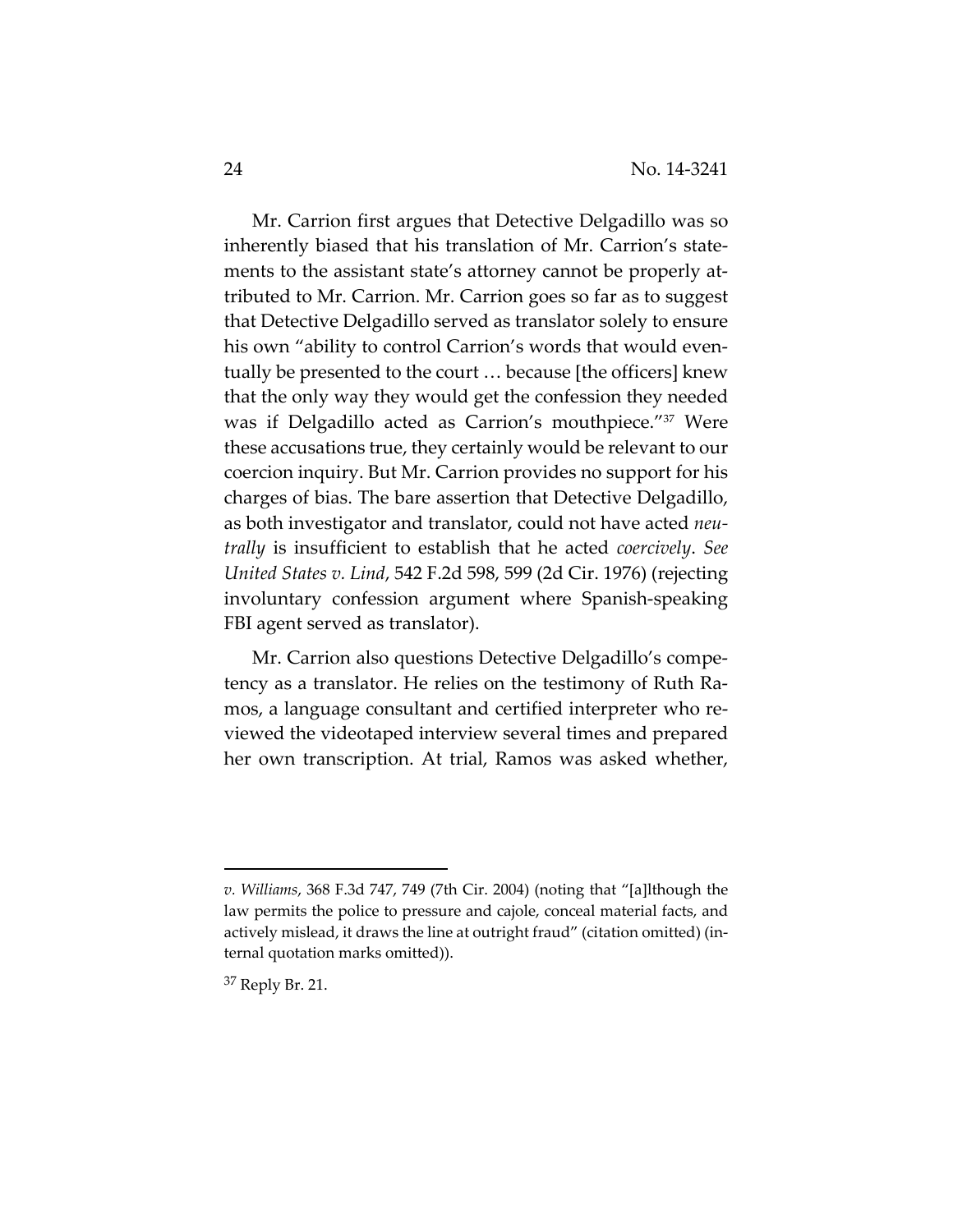based on her experience and training, she believed that Detec‐ tive Delgadillo's translations were "truthful, complete, and accurate."38 Ramos replied:

> Well, I believe there were some omissions. When the questions  $\ldots$  were posed in Spanish, and there were some omissions when the answers were posed in Spanish to be translated into English. I also believe that there were … some errors, grammatical errors in sentence structure in the Spanish language, the way the questions were posed to Mr. Carrion.[39]

These mistakes, Mr. Carrion suggests, altered the meaning of his responses and rendered his confession involuntary.

We cannot accept Mr. Carrion's argument. As an initial matter, it is important to remember that we must view this issue through the lens of the trial court's finding that Detec‐ tive Delgadillo's translations were accurate, a determination to which we afford great deference. *See United States v. Stew‐ art*, 536 F.3d 714, 719 (7th Cir. 2008) (stating that historical facts are entitled to deference "especially when the suppres‐ sion decision turn[s] on the credibility of the witnesses" (al‐ teration in original) (internal quotation marks omitted)). The state trial court noted in its ruling that immediately after Ra‐ mos testified about the unspecified omissions and grammati‐ cal mistakes, she stated that, despite these errors, it was her opinion that the translations were "verbatim"; the court

<sup>38</sup> R.17‐14 at 57.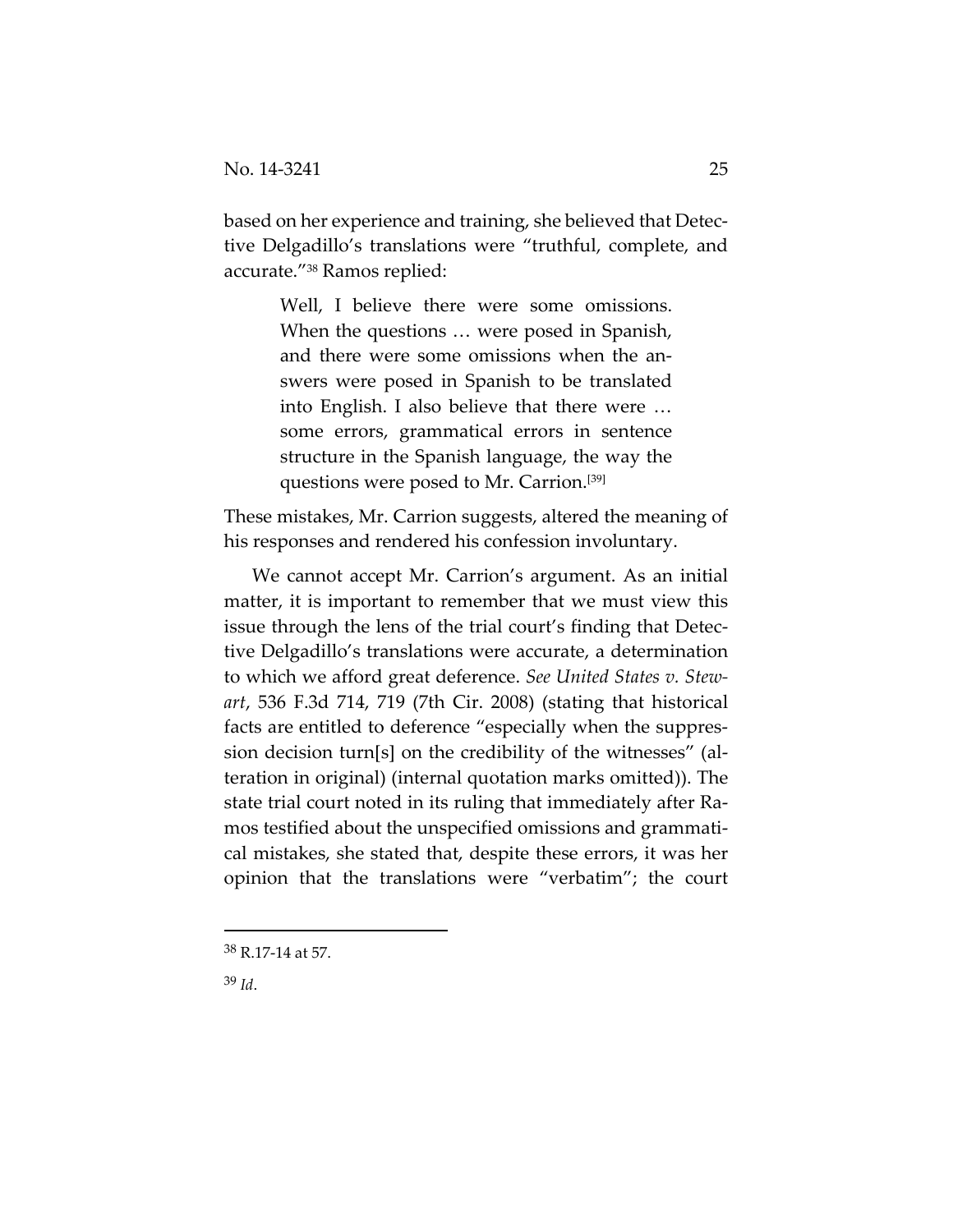found Ramos's testimony on this matter "very credible."40 *See United States v. Bernal‐Benitez*, 594 F.3d 1303, 1319–20 (11th Cir. 2010) (finding confession voluntary even though officer wrote down the defendant's statement in English, a language the defendant did not speak, because trial court found the of‐ ficers' accounts of the substance of the interrogation credible).

Furthermore, Mr. Carrion's sole example of a mistransla‐ tion does not persuade us that the trial court clearly erred in concluding that Detective Delgadillo's translations were ac‐ curate. In the reply brief and at oral argument, appellate de‐ fense counsel emphasized that Ramos's and Detective Delga‐ dillo's translations of Mr. Carrion's answer to the question, "Well, you went in there to take something, right?" were in conflict.<sup>41</sup> Counsel argued that Detective Delgadillo translated Mr. Carrion's answer as "Well, I don't know. If I went in there, if I saw something that maybe I would like to take … ," but Ramos testified that Mr. Carrion's answer in fact was "I don't even know what I was going to do when I went in there."42 This mistranslation, counsel suggested, was determinative at trial of whether Mr. Carrion entered Zymali's apartment with the requisite intent.

The language cited by counsel, however, comes not from the witnesses' testimony but from Mr. Carrion's trial counsel during closing arguments. The actual testimony of Detective Delgadillo and Ramos provides a more complete picture.

<sup>40</sup> *Id.* at 149; *see also id.* at 57.

 $41$  Oral Argument at 00:59–2:06; Reply Br. 23.

<sup>42</sup> Reply Br. 23.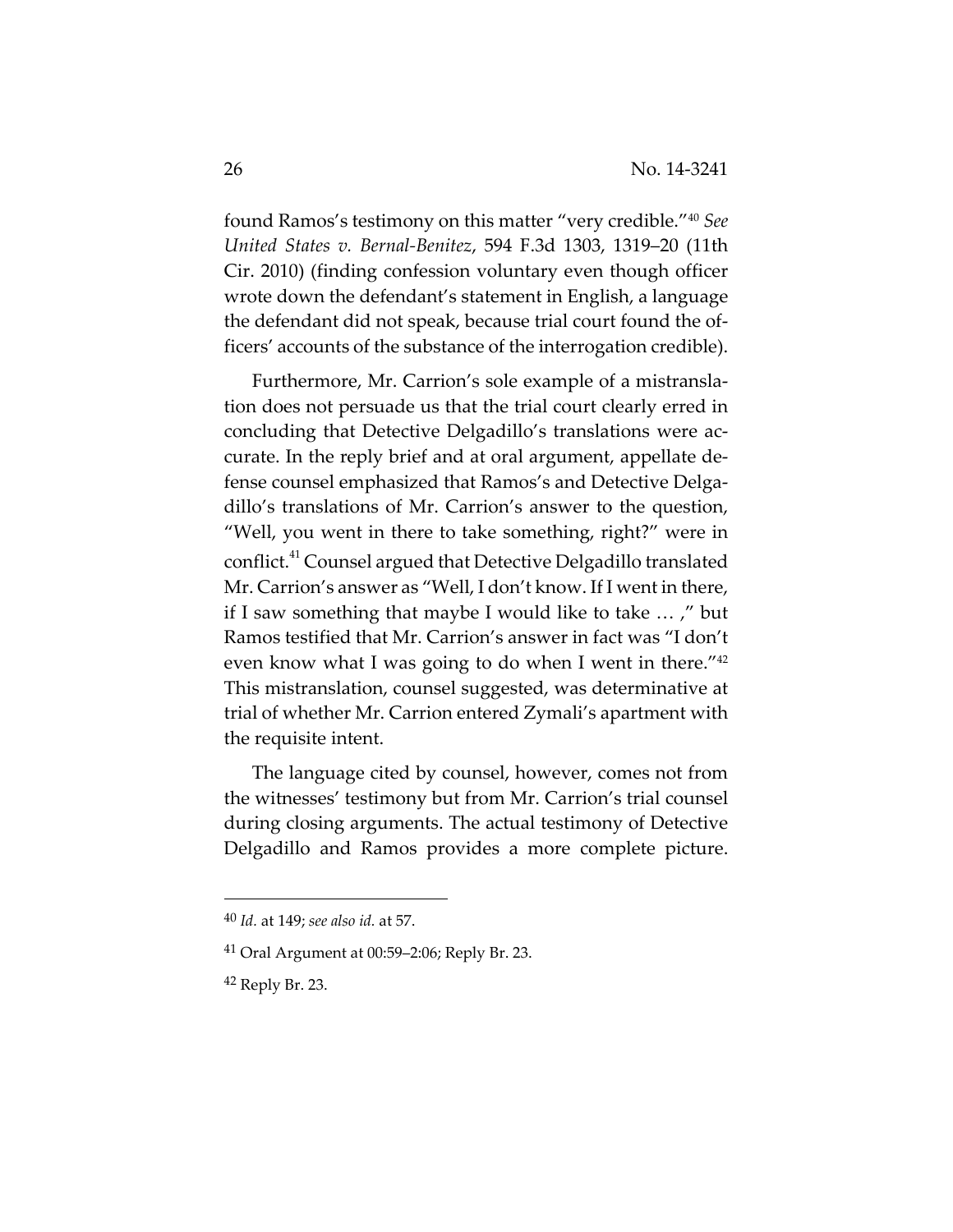First, Ramos testified that, through Detective Delgadillo, Mr. Carrion was asked the question, "And what happened when you got close to your home  $[?]''^{43}$  According to her, Mr. Carrion responded, "I … well … I look down and I saw a … the apartment and I saw the light on. It seemed like an easy thing to do, I don't know. I became curious … I didn't even know what I was going to do  $\ldots$ ," and then was interrupted.<sup>44</sup> Detective Delgadillo's translation of Mr. Carrion's answer to the same question, however, omitted the final phrase, "I didn't even know what I was going to do."<sup>45</sup> This appears to be the inconsistency to which trial counsel referred in his closing argument and that counsel in this court similarly empha‐ sized, although both counsel misstated the question that was posed.

This discrepancy between the two translations, however, is innocuous when considered in fuller context. During direct examination at trial, Ramos went on to testify about two ad‐ ditional exchanges that took place during the video interview. According to her translation, Mr. Carrion was asked the ques‐ tion, "When you first came in the apartment, what were you looking for [?]"<sup>46</sup> Mr. Carrion answered, "I didn't even know what I wanted, I just got in to see what thing … just to look around … I didn't even know what I was going to take, it's

<sup>43</sup> R.17‐14 at 54.

- <sup>44</sup> *Id*. at 54–55.
- <sup>45</sup> *Id.* at 3.
- <sup>46</sup> *Id.* at 55.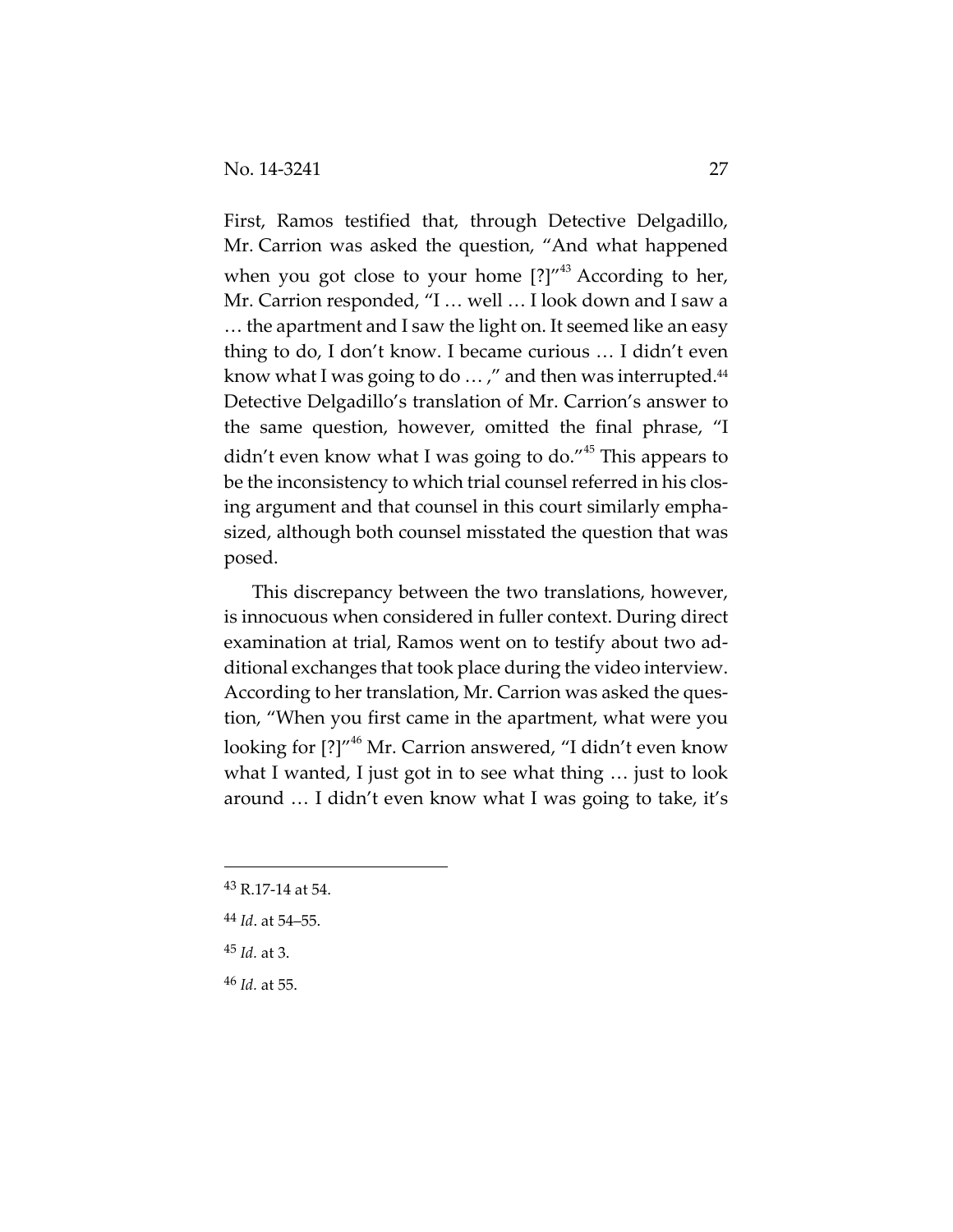like ...," and then was interrupted.<sup>47</sup> Detective Delgadillo's translation was essentially the same: "I didn't even know what I was looking for, what I was going to take."<sup>48</sup> Additionally, Ramos testified on cross‐examination that the prosecutor asked Mr. Carrion, "[Were] you looking for something to take?"<sup>49</sup> According to her translation, Mr. Carrion responded, "Well  $\ldots$  possibly yes. If I had found something that  $\ldots$  ."<sup>50</sup> Detective Delgadillo was not asked about this exchange dur‐ ing his testimony.

Upon review of the complete trial testimony, we cannot conclude that the inconsistency that Mr. Carrion has identi‐ fied between the translations made by Detective Delgadillo and Ramos renders clearly erroneous the trial court's finding that Detective Delgadillo's translations were accurate. *Cf. Lind*, 542 F.2d at 599 (finding confession through Spanish‐ speaking FBI agent and another individual acting as transla‐ tors not coerced where agent "[a]t all times … was able to ver‐ ify the accuracy of the translation").

The totality of the circumstances, therefore, militates in favor of the conclusion that Mr. Carrion's confession was vol‐ untary and that it was not the product of coercion.

<sup>47</sup> *Id*. at 56.

- <sup>48</sup> *Id.* at 5.
- <sup>49</sup> *Id.* at 74.
- <sup>50</sup> *Id*.